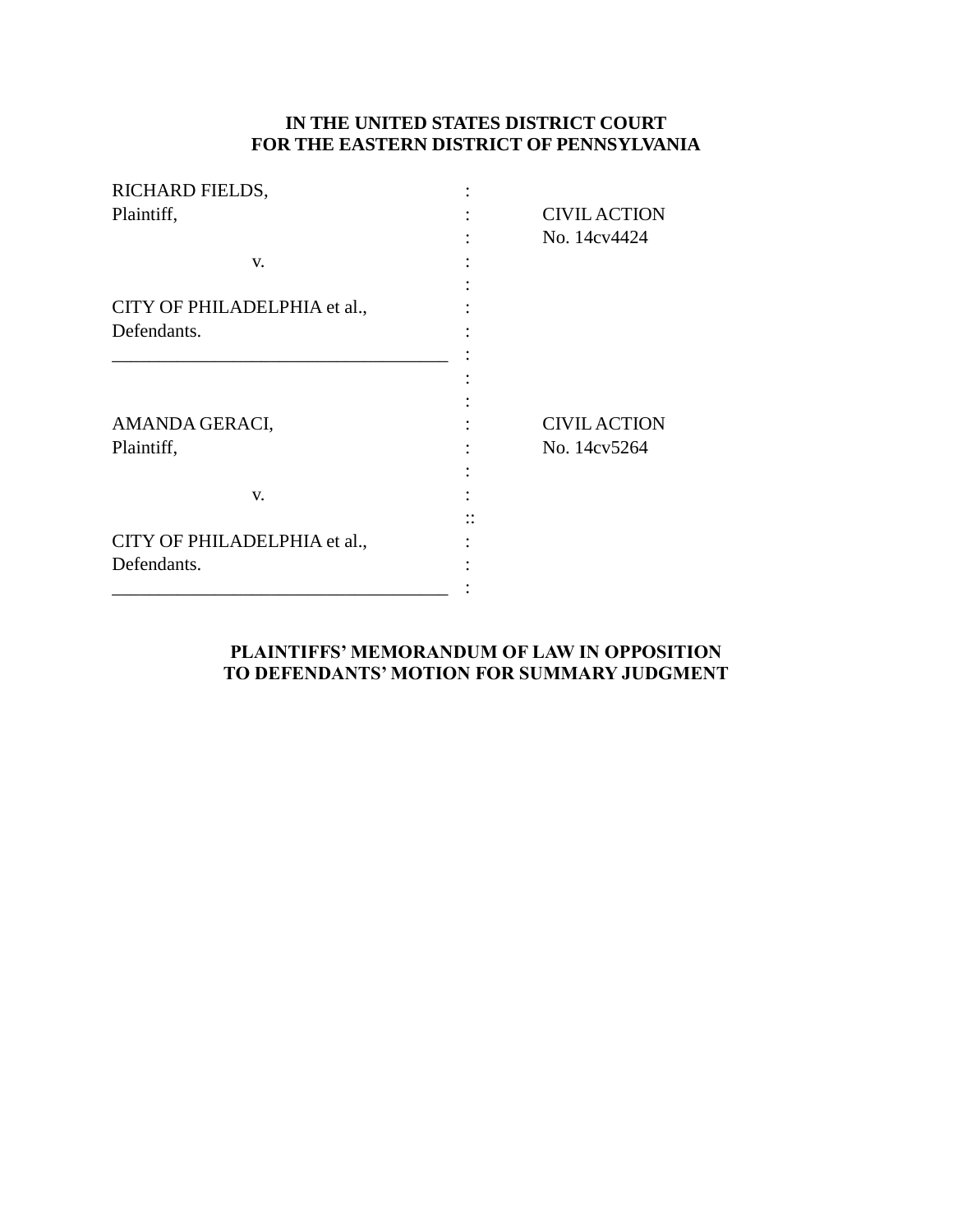| I.   |                                                                                       |                                                                                                                                                       |
|------|---------------------------------------------------------------------------------------|-------------------------------------------------------------------------------------------------------------------------------------------------------|
| Π.   |                                                                                       |                                                                                                                                                       |
| III. |                                                                                       | The City Is Not Entitled to Summary Judgment on Plaintiffs' Claims  2                                                                                 |
|      | A.                                                                                    | Plaintiffs Have Adduced Ample Evidence of an Unconstitutional Custom Within<br>the PPD of Retaliating Against Individuals Who Record the Police 4     |
|      | <b>B.</b>                                                                             | Plaintiffs Have Adduced Ample Evidence that PPD Policymakers Were<br>Deliberately Indifferent to the Need for Better Training and Supervision for PPD |
|      | C.                                                                                    | Plaintiffs Have Adduced Ample Evidence that the City's Failures Caused the                                                                            |
| IV.  | The Individual Defendants Are Not Entitled to Qualified Immunity on Plaintiffs' First |                                                                                                                                                       |
|      | A.                                                                                    | Because These Cases Present a Recurrent and Important Constitutional Issue, the                                                                       |
|      | <b>B.</b>                                                                             | Defendants Violated the First Amendment by Arresting Plaintiffs for                                                                                   |
|      | C.                                                                                    | The First Amendment Right to Record Public Police Activities Was Clearly                                                                              |
| V.   |                                                                                       | Defendant Sisca Is Not Entitled to Summary Judgment on Richard Field's Claims for                                                                     |
| VI.  |                                                                                       | Defendants Barrow, Jones, and Smith Are Not Entitled to Summary Judgment on                                                                           |
|      |                                                                                       |                                                                                                                                                       |

# **TABLE OF CONTENTS**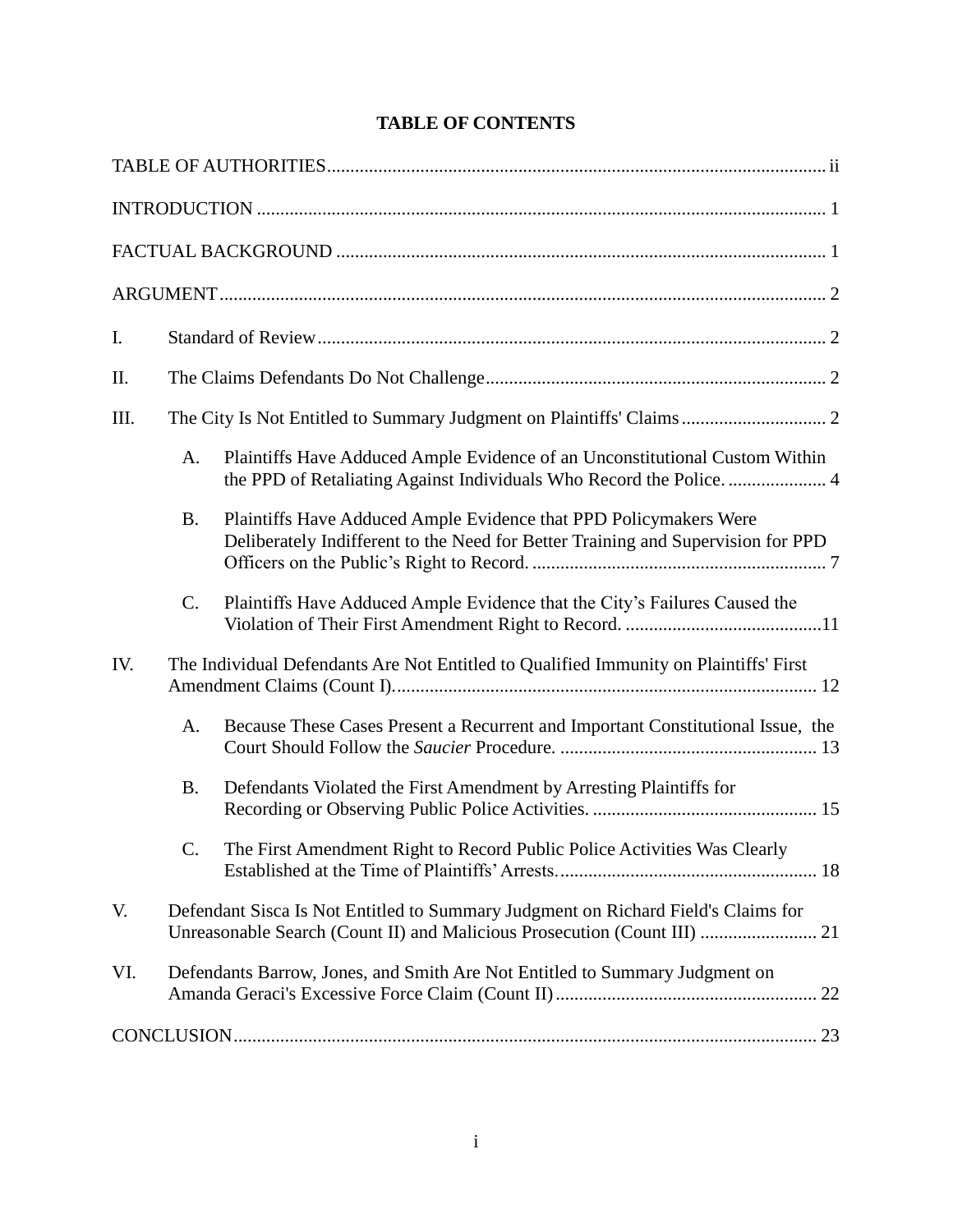# **TABLE OF AUTHORITIES**

**Cases**

| A.M. ex rel. J.M.K. v. Luzerne Cty Juvenile Detention Center, 372 F.3d 572 (3d Cir. 2004) 12 |
|----------------------------------------------------------------------------------------------|
|                                                                                              |
|                                                                                              |
| Alliance to End Repression v. City of Chicago, Civ. No. 74 C 3268, 2000 WL 562480 (N.D. Ill. |
|                                                                                              |
|                                                                                              |
|                                                                                              |
|                                                                                              |
|                                                                                              |
|                                                                                              |
| Buehler v. City of Austin, No. A-13-CV-1100-ML, 2015 WL 737031 (W.D. Tex. Feb. 20, 2015)     |
|                                                                                              |
|                                                                                              |
|                                                                                              |
|                                                                                              |
|                                                                                              |
|                                                                                              |
| Crawford v. Geiger, No. 3:13CV1883, 2015 WL 5569007 (N.D. Ohio Sept. 22, 2015)  15, 16       |
|                                                                                              |
|                                                                                              |
|                                                                                              |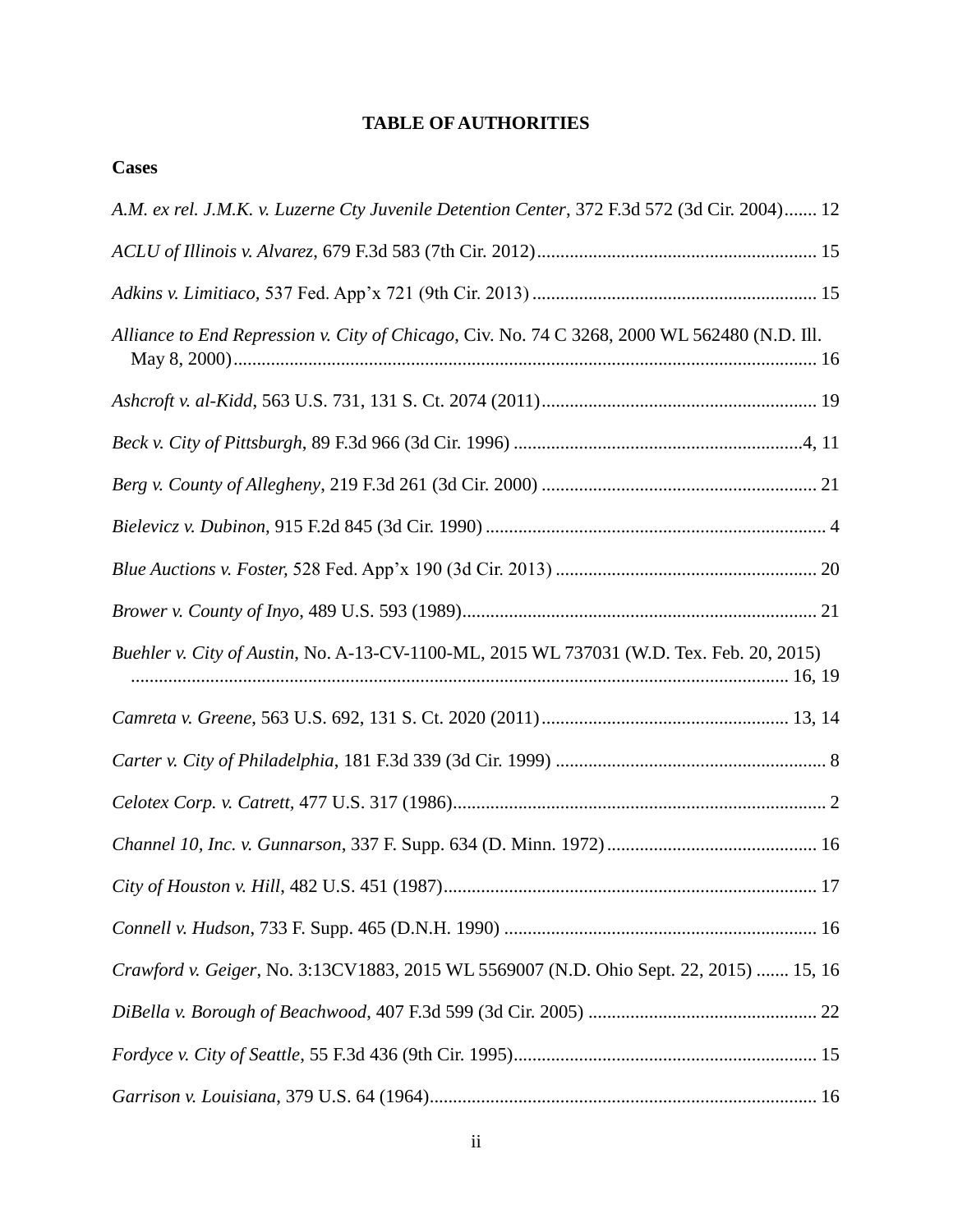| Gaymon v. Borough of Collingdale, No. CIV.A. 14-5454, 2015 WL 4389585 (E.D. Pa. July 17, |
|------------------------------------------------------------------------------------------|
|                                                                                          |
|                                                                                          |
|                                                                                          |
| Higginbotham v. City of New York, 105 F. Supp. 3d 369 (S.D.N.Y. 2015) 16, 19, 21         |
|                                                                                          |
|                                                                                          |
|                                                                                          |
|                                                                                          |
|                                                                                          |
| Montgomery v. Killingsworth, No. 13CV256, 2015 WL 289934 (E.D. Pa. Jan. 22, 2015) 17, 20 |
|                                                                                          |
|                                                                                          |
| Pomykacz v. Borough of W. Wildwood, 438 F. Supp. 2d 504 (D.N.J. 2006) 18                 |
|                                                                                          |
|                                                                                          |
|                                                                                          |
|                                                                                          |
|                                                                                          |
|                                                                                          |
|                                                                                          |
|                                                                                          |
|                                                                                          |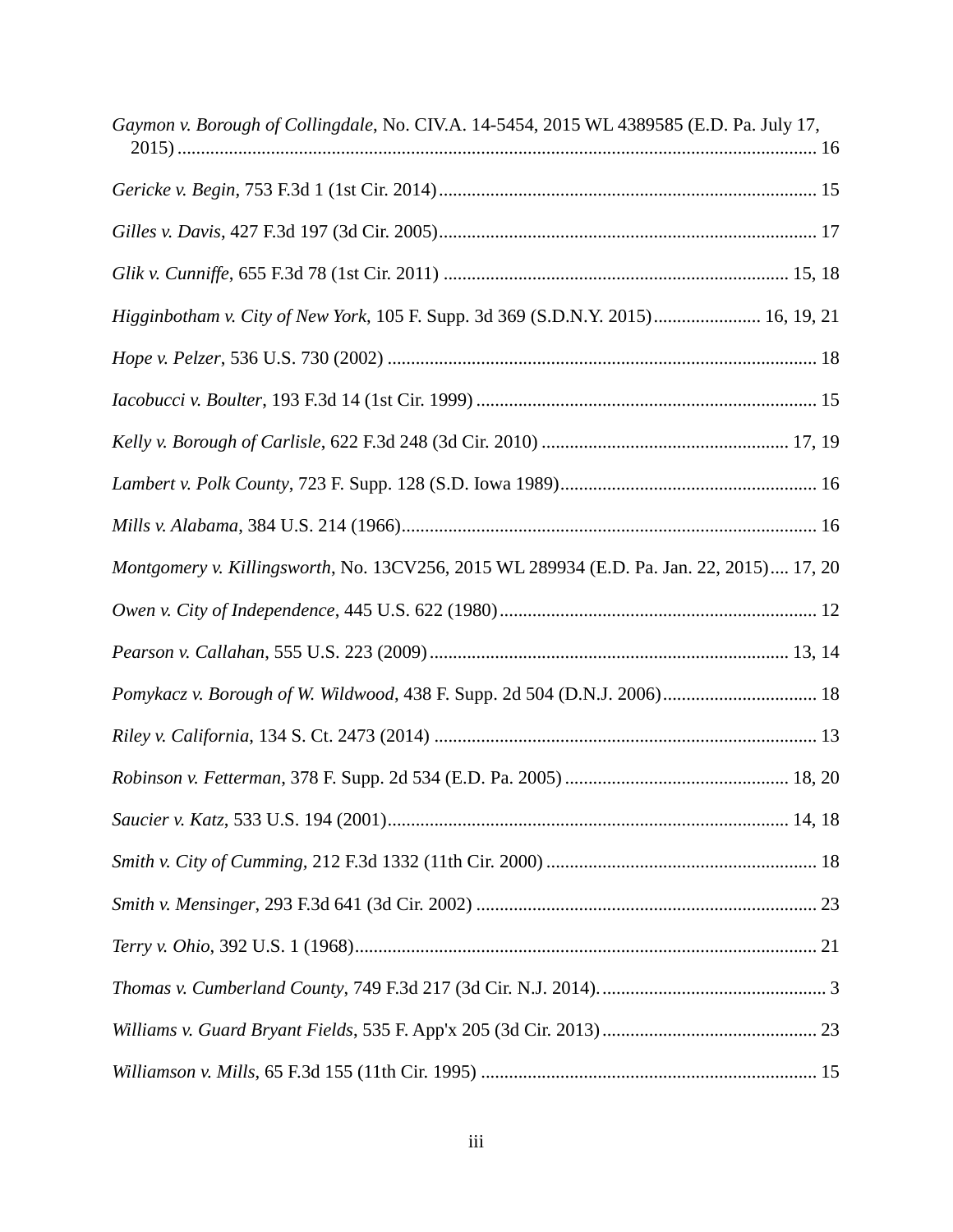# **Other Authorities**

| <b>Rules</b> |  |
|--------------|--|
|              |  |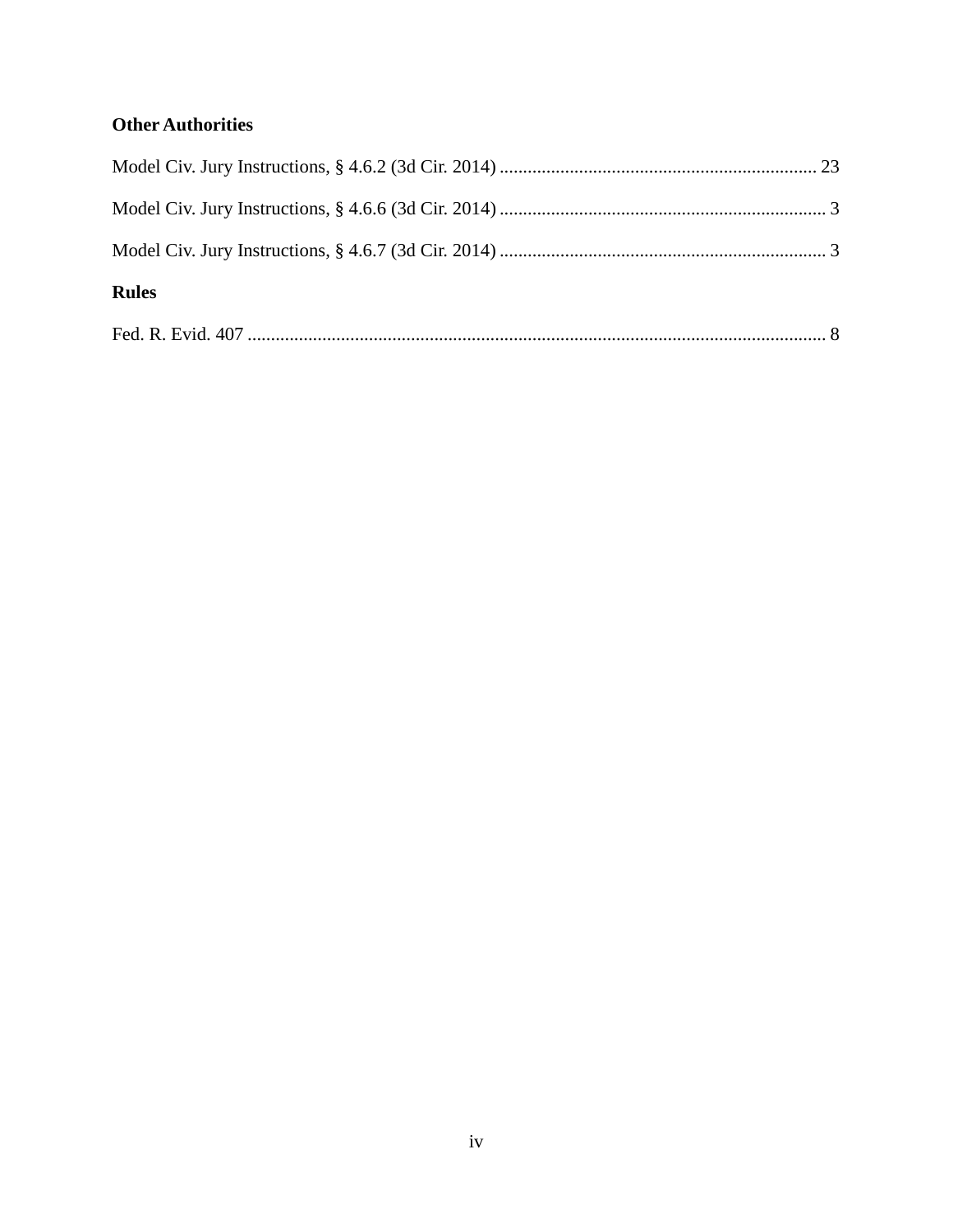#### **INTRODUCTION**

For years the policymakers of the Philadelphia Police Department ("PPD") disregarded steadily mounting evidence that, as a matter of routine, PPD officers retaliated against citizens who recorded police activities with detention, arrest, false charges and inappropriate use of force. The City's failure to implement any form of training, supervision, or discipline to change this police culture resulted in violations of the Plaintiffs' constitutional rights. It was not until 2014, after commencement of this litigation, that the PPD finally created substantive training to address this problem. A PPD policymaker has conceded that the PPD should have done more to ensure that PPD officers followed the law and the PPD policies that protect the right of citizens to record police activities.

Plaintiffs seek redress for the violations of their rights, and seek to hold the City liable for its deliberate indifference in failing to take any action in the face of overwhelming evidence of an unconstitutional custom and practice within the PPD of retaliating against people who recorded police activities. Defendants' motion for summary judgment should be denied and all of Plaintiffs' claims should proceed to trial.

#### **FACTUAL BACKGROUND**

On September 13, 2013, Richard Fields was arrested and then cited for photographing police activity from a distance while standing on a public sidewalk. Pls.' Facts ¶¶ 28, 34. On September 21, 2012, Amanda Geraci was observing a demonstration outside the Philadelphia Convention Center when she saw police arrest a protester. Pls.' Facts ¶¶ 36, 40. She moved closer so she could photograph the arrest, but was abruptly pushed up against a pillar and restrained across the neck by an officer who sought to prevent her from photographing the arrest. Pls.' Facts ¶¶ 41, 45. Both Plaintiffs allege that their incidents are not isolated, but resulted from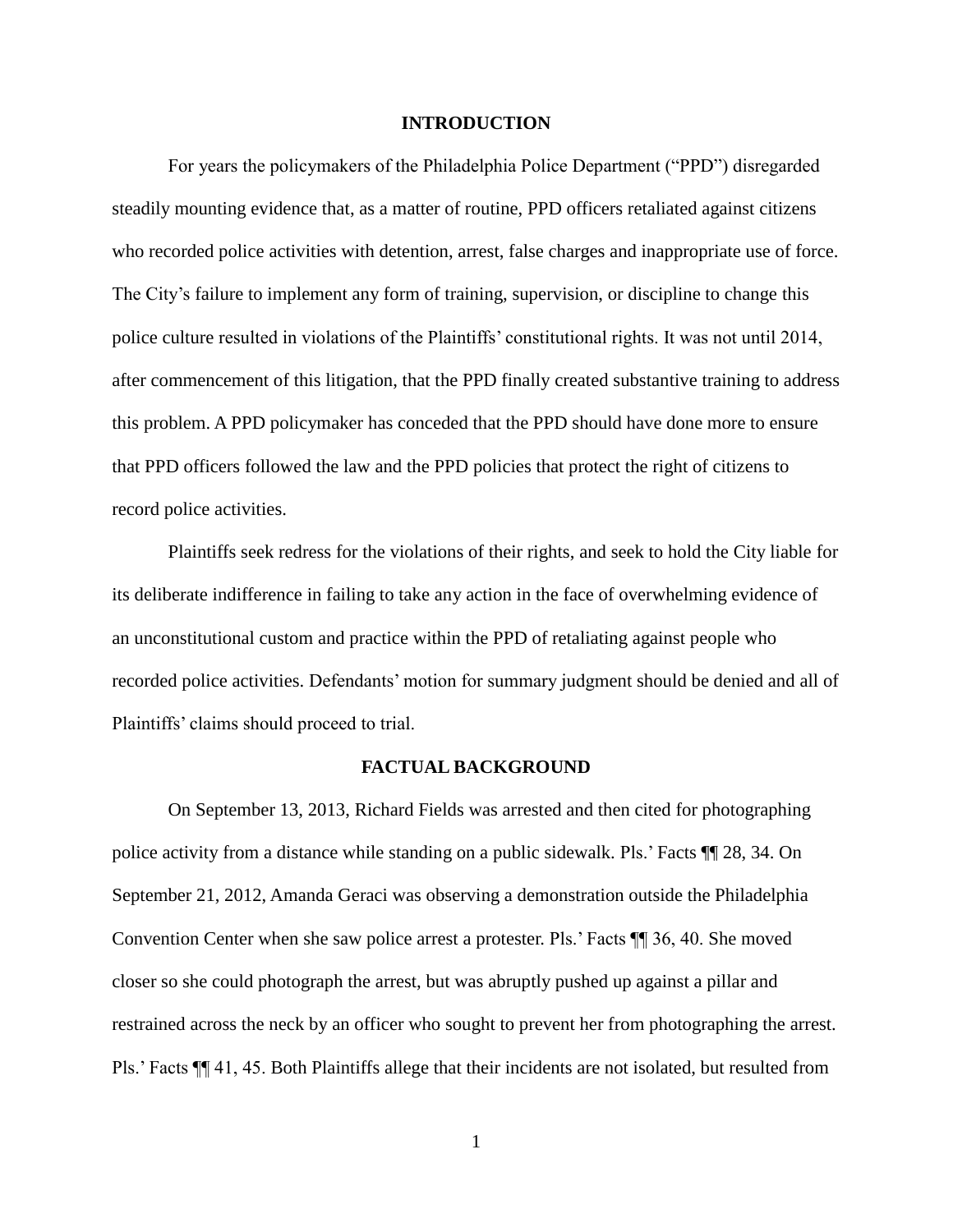a custom and practice of PPD officers, who frequently use detention, arrest, and other actions to retaliate against citizens who attempt to record their actions. Plaintiffs rely upon their detailed Statement of Facts, as cited below.

#### **ARGUMENT**

#### **I. Standard of Review**

A court should grant summary judgment only if "the pleadings, the discovery and disclosure materials on file, and any affidavits show that there is no genuine issue as to any material fact and that the movant is entitled to judgment as a matter of law." *Celotex Corp. v. Catrett,* 477 U.S. 317, 322 (1986). The party seeking summary judgment must identify those portions of the record that it believes demonstrate the absence of material fact disputes. *Id.* at 323. Defendants' cursory and conclusory motion does not meet this burden.

### **II. The Claims Defendants Do Not Challenge**

Defendants do not claim that there is insufficient evidence to support Plaintiffs' core factual contention – that they were arrested, in the case of Richard Fields, and subjected to excessive force, in the case of Amanda Geraci, in retaliation for their efforts to observe and record police activity. Defendants do not seek dismissal of Mr. Fields' claim for false arrest or Ms. Geraci's claim of excessive force. Those claims will proceed to trial.

Instead, Defendants argue for dismissal of Count I of the respective complaints on legal grounds. Those arguments fail.

#### **III. The City Is Not Entitled to Summary Judgment on Plaintiffs'** *Monell* **Claims**

Plaintiffs allege that the City is liable for their injuries under two distinct theories of municipal liability: first, that their injuries resulted from the unconstitutional custom and practice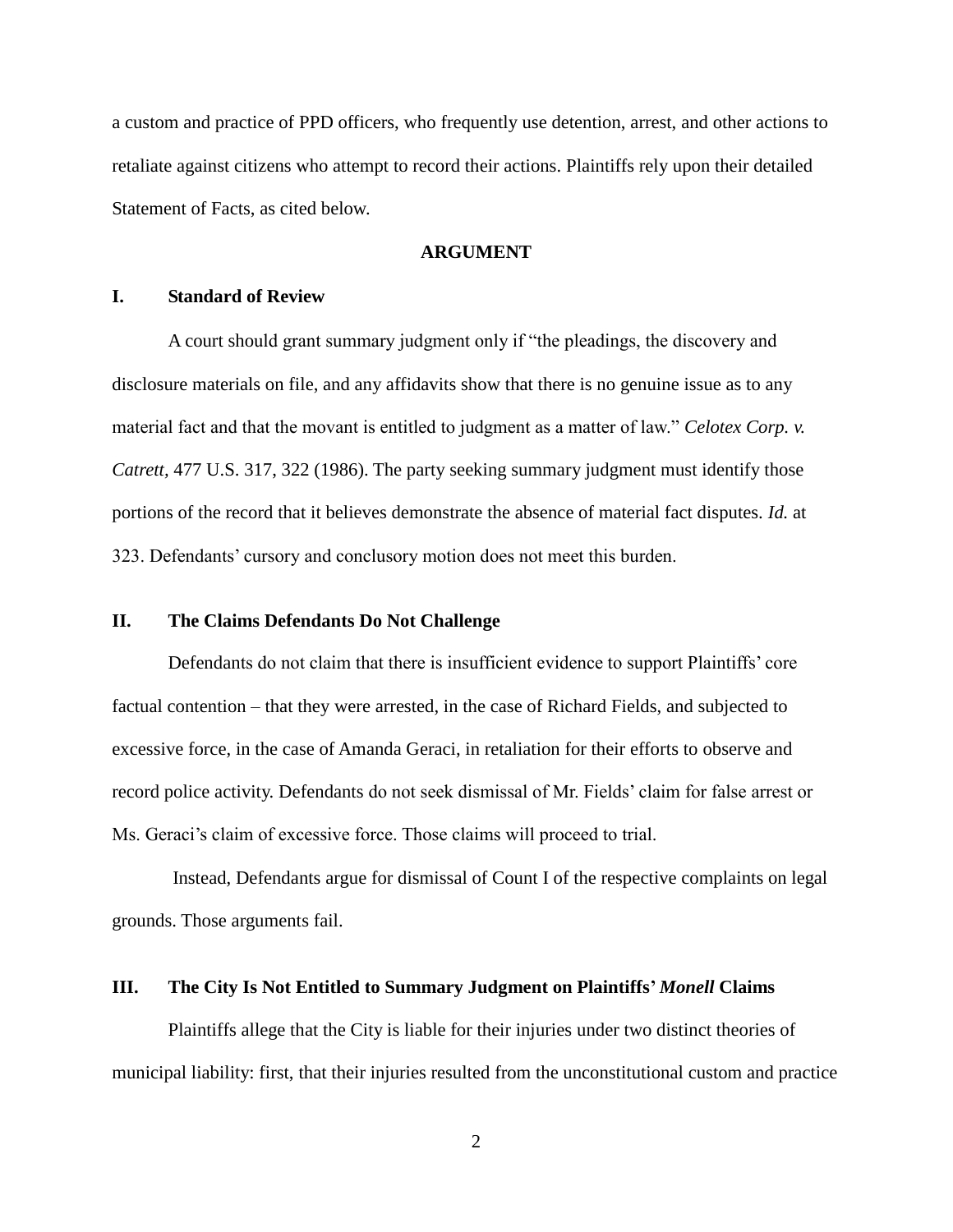of PPD officers, who regularly use detention, arrest, and other actions to retaliate against citizens who attempt to record their actions; and, second, that their injuries resulted from the failure of policymakers within the PPD to implement training, discipline, or supervisory protocols to prevent this type of officer misconduct, with deliberate indifference to the demonstrated probability that their failure would result in continued constitutional violations.

The first theory of liability requires evidence of a custom that was so widespread that PPD policymaking officials either knew of it or should have known of it. *See* Model Civ. Jury Instructions, § 4.6.6 (3d Cir. 2014). The second theory of liability does not require proof of such a widespread practice, but does require "deliberate indifference" – proof that PPD policymakers knew their officers would encounter the situation, knew that their officers had a history of mishandling such situations and that their mistakes would likely lead to a violation of constitutional rights, yet failed to implement the training or supervisory changes that would have reduced that risk. *See* Model Civ. Jury Instructions, § 4.6.7 (3d Cir. 2014); *Thomas v. Cumberland County*, 749 F.3d 217, 223-24 (3d Cir. N.J. 2014).

The City's summary judgment submissions do not even reference the undisputed evidence of numerous complaints and reports by Plaintiffs and others alleging that PPD officers retaliated against them for recording the police. News articles, other public sources, and Internal Affairs complaints put PPD officials on notice of at least 19 incidents prior to Ms. Geraci's restraint and detention and an additional two incidents prior to Mr. Fields' arrest in which Philadelphia police officers retaliated against civilians for recording the police. Pls.' Facts ¶ 71. And the Police Advisory Commission wrote to the Commissioner in early 2013 to bring a pattern of such complaints to the PPD's attention and to recommend more training for officers. Pls.' Facts ¶ 141.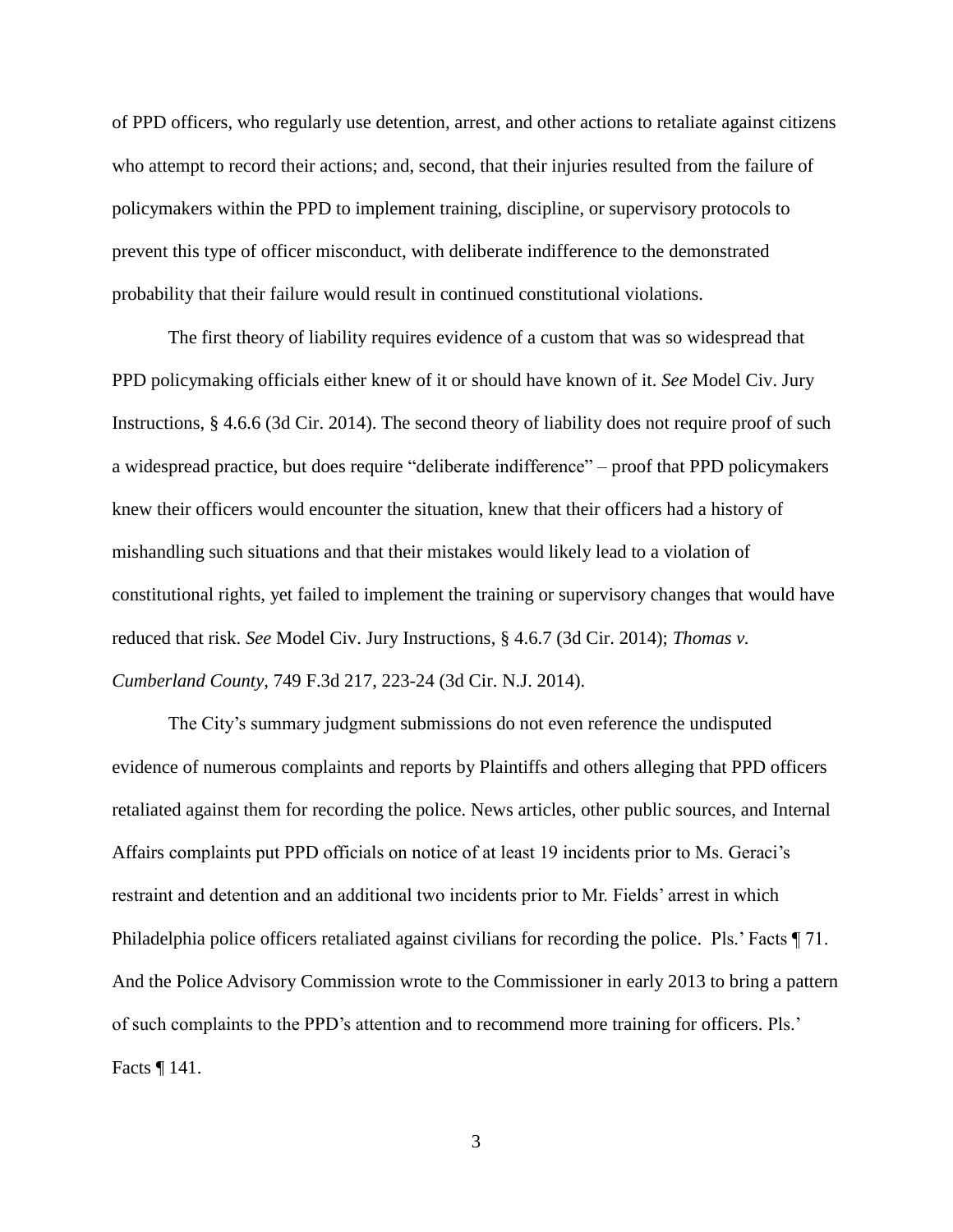Instead of addressing these facts, the City merely asserts that the PPD was "proactive" in adopting written policies prohibiting retaliation when it issued Commissioner's Memorandum 11-01 in September 2011 and followed that with Directive 145 in November 2012. Merely adopting a precatory policy is not sufficient to avoid liability, however, where the policy is routinely disregarded. It is substance, not form, that determines liability. *Beck v. City of Pittsburgh*, 89 F.3d 966, 974 (3d Cir. 1996) ("We reject the district court's suggestion that mere Department procedures to receive and investigate complaints shield the City from liability…. Protection of citizens' rights and liberties depends upon the substance of the OPS investigatory procedures."). Plaintiffs have more than sufficient evidence to take both of their theories of municipal liability to the jury.

#### **A. Plaintiffs Have Adduced Ample Evidence of an Unconstitutional Custom Within the PPD of Retaliating Against Individuals Who Record the Police**

"Custom . . . can be proven by showing that a given course of conduct, although not specifically endorsed or authorized by law, is so well-settled and permanent as virtually to constitute law." *Bielevicz v. Dubinon*, 915 F.2d 845, 850 (3d Cir. 1990). A pattern of similar incidents and inadequate responses to those incidents – including incidents that post-date the plaintiffs' experiences – may demonstrate custom through municipal acquiescence. *See Beck*, 89 F.3d at 972 ("These complaints include the Debold incident, which, although it occurred after Beck's experience, may have evidentiary value for a jury's consideration whether the City and policymakers had a pattern of tacitly approving the use of excessive force."). The "acquiescence" of policymakers can be shown through their direct knowledge of this pattern of similar incidents, or by evidence that policymakers should have known of the pattern. *Bielevicz*, 914 F.2d at 850.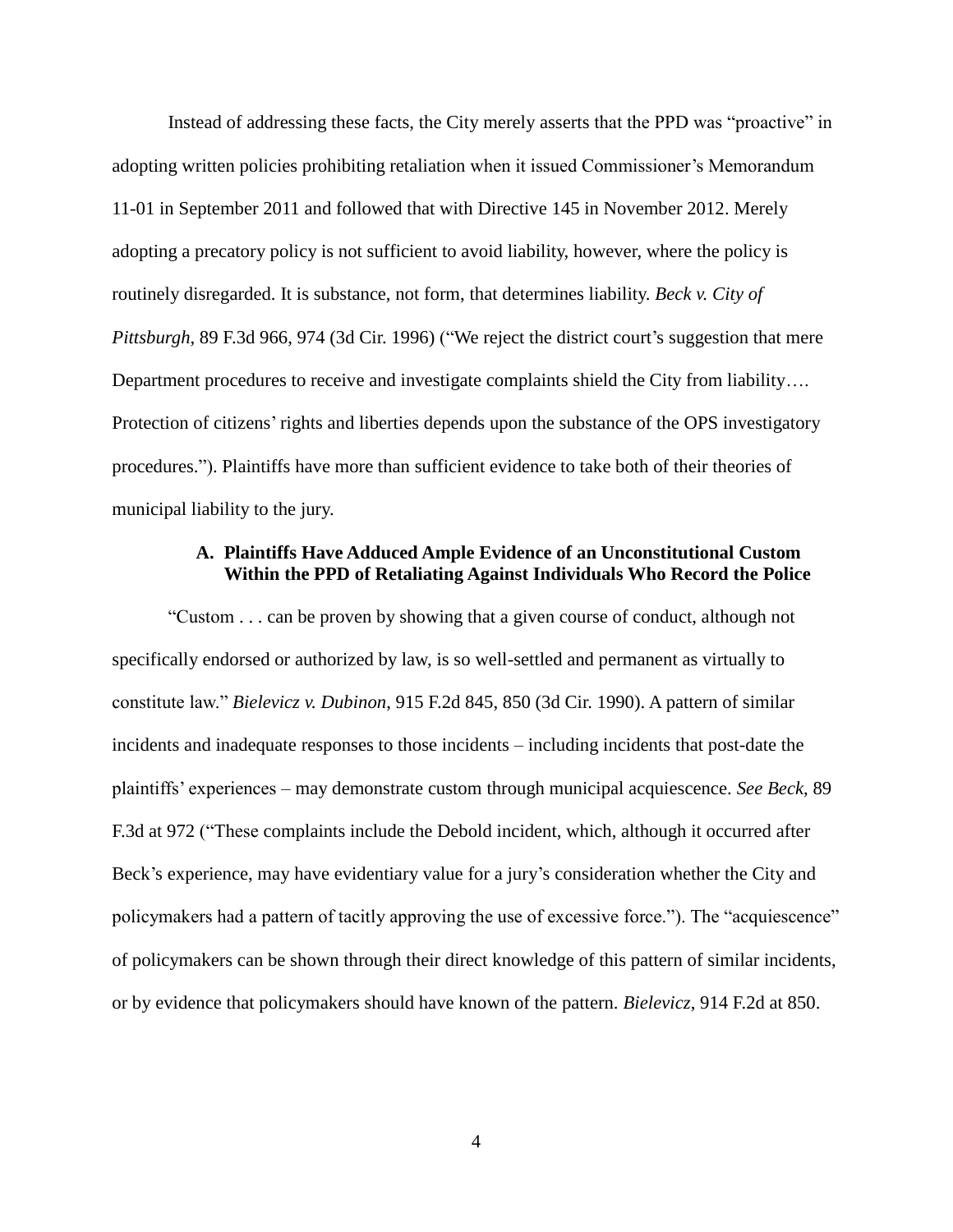The undisputed record in this case shows a long-standing pattern of retaliatory actions by PPD officers against people who recorded police activity, incidents that were brought to the attention of PPD policymakers through press reports, citizen complaints, and/or lawsuits.

First, there were official complaints investigated by the PPD's Internal Affairs Division (IAD). Each of those investigations resulted in a memorandum directed to Police Commissioner Ramsey. There was a persistent stream of IAD investigations of allegations that PPD officers had retaliated against people who recorded them, beginning in 2010 and continuing through 2013 – at least 20 such complaints, most of them dating from after the PPD's adoption of written policy forbidding these actions. Pls.' Facts ¶¶ 91, 111, 113, 139.

Second, there were numerous press reports of such retaliation. Pls.' Facts  $\P$  81-90, 108, 147. As Captain Healy testified, the Commissioner and his top staff routinely used media reports to identify potential areas of PPD officer misconduct. Pls.' Facts ¶69. Captain Healy acknowledged that he was aware of numerous press reports of PPD officers retaliating against people who recorded police activity beginning in early 2011. Pls.' Facts ¶¶ 81-86, 110, 112.

In addition, the Police Advisory Commission took the unusual step of writing to the Commissioner in March 2013 about the problem that PPD officers were continuing to interfere with the right of the public to record police activity:

[r]ecent news accounts indicate that Philadelphia Police officers are not adhering to Philadelphia Police Department Memorandum 11-01 . . . . Additionally, the internal affairs database shows at least eight citizen complaints where people were allegedly retaliated against for videotaping police. Six of those incidents occurred AFTER the directive was issued in September 2011. One of the more serious cases involving the videotaping of police from 2012 resulted in partially sustained charges against two officers, who received training and counseling.

The letter went on to state that the Commission "recommends that all police personnel be reminded, in writing, of the existing recommendation and that department action be instituted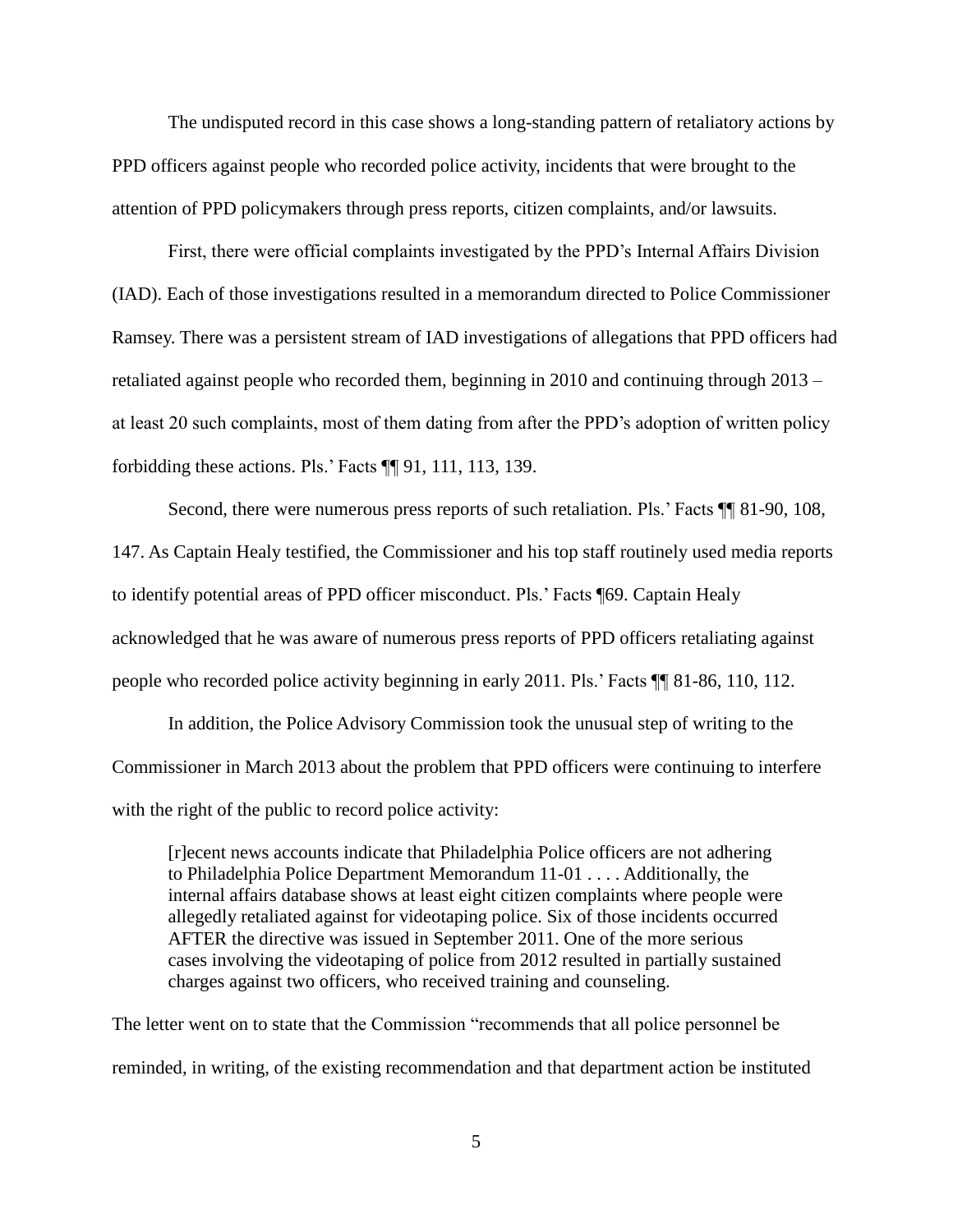against any member of the PPD not adhering to the recommendation." Pls.' Facts ¶ 141. Notably, the City admits it did nothing in response to this memorandum. Pls.' Facts ¶ 143. Also during the first half of 2013, the PPD was sued by Plaintiffs' counsel over three different incidents in which PPD officers had arrested members of the public who sought to observe and/or record them. Each of those complaints described many similar incidents. Pls.' Facts ¶¶ 140, 147.

Finally, Captain Healy had direct knowledge that PPD officers did not believe the public had a right to record their activities. In fact, Captain Healy testified that he knew the PPD needed to provide better training on the public's right to record based on his observations that Philadelphia police officers did not understand PPD policies on the subject, did not understand why there was a First Amendment right to record the police, or believed it was "crap," and that a "cultural change" was thus needed to bring about compliance with the policy. Pls.' Facts ¶ 26 (JointAppx 0203-07 (2015 Healy Dep. Tr. 41:7-45:6)). Captain Healy heard these things directly from officers prior to the issuance of Memorandum 11-01, which convinced him that corrective action – in his view, adoption of explicit policy – was urgently needed. Pls.' Facts  $\P\P$  92, 93. Captain Healy continued to hear that officers disagreed about the right to record and of violations of Directive 145 at least through 2013. Pls.' Facts ¶¶ 129-130.

The City makes no effort to rebut this evidence of custom, of which Commissioner Ramsey and Captain Healy, as PPD policymakers, were or should have been aware. The evidence that establishes a custom of unconstitutional behavior is also sufficient to bring the question of causation to the jury. *See infra* at section C*.* Plaintiffs are entitled to proceed to a jury on their custom and practice claim.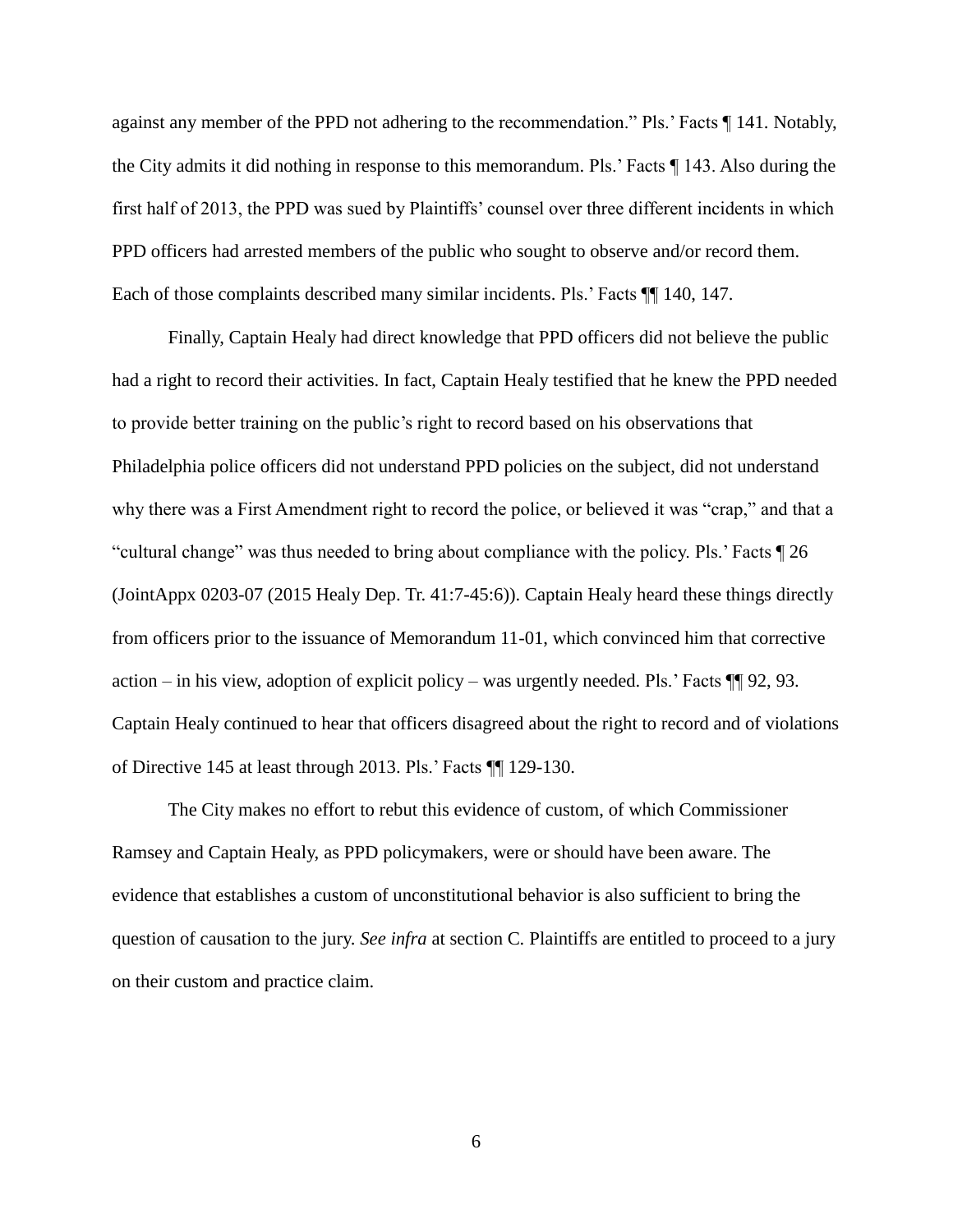## **B. Plaintiffs Have Adduced Ample Evidence that PPD Policymakers Were Deliberately Indifferent to the Need for Better Training and Supervision for PPD Officers on the Public's Right to Record.**

The only reference the City makes to the factual record in its brief is to contend that the facts reveal a "continued effort" by the PPD to "develop training and reinforce training … on the rights of individuals to record police." Defs.' Mem. Law 12-13, ECF No. 24 (citing Defs.' Statement of Undisputed Facts  $\P$  1-27, ECF No. 24-1). But the only force-wide "training" identified by the City relating to violation of Plaintiffs' rights is the manifestly ineffective distribution of Memorandum 11-01 and Directive 145 at roll call. *See* Defs.' Statement of Undisputed Facts ¶ 23, ECF No. 24-1.

The City notes that it finally provided force-wide, in-depth training on the public's right to record in 2014, long after both Plaintiffs' incidents. *Id.* ¶¶ 25-27. As Captain Healy explained, he requested the development of the 2014 training after being confronted with the Department's history of inaction at his deposition *and admitting that the existing training was inadequate*. Pls.' Facts  $\P$  127, 150-153. Captain Healy testified that "as a result of the issues that had come up in the press and I do believe as a result of our previous deposition . . . I realized there was a weakness that needed to be addressed. So I petitioned the commissioner to – actually through Deputy Commissioner Joyce that additional training be implemented." He also testified that "after we had met, I saw a failing. I said yes, this is a very complicated issue that needs more training than we would do normally." Captain Healy drafted a memorandum to Deputy Commissioner Joyce on December 18, 2013, requesting additional training, in which he stated, "it became very clear that the PPD could have done more training when the policy was initially implemented. It appears the only training that was provided was roll call training." Pls.' Facts ¶ 24. The City makes no effort to claim that it provided appropriate supervision, discipline, or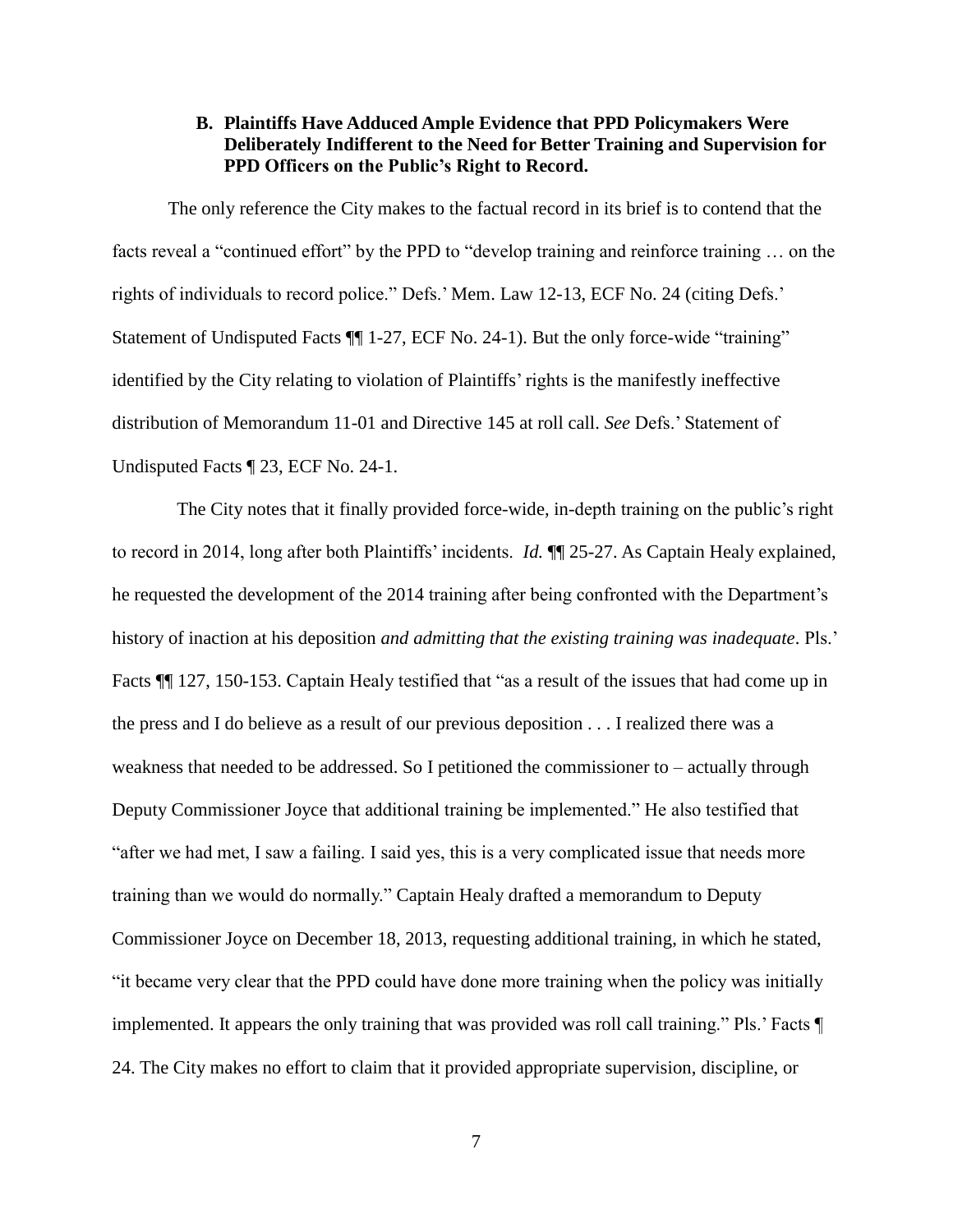training in light of the evidence of widespread officer disregard for, and confusion regarding, Memorandum 11-01 and Directive 145.

Plaintiffs have amassed extensive evidence that PPD policymakers were deliberately indifferent to the need for training and supervision to change police culture to protect the right of the public to record police activity. The Third Circuit applies a three-part test to determine whether a municipality's failure to train or supervise amounts to deliberate indifference: "it must be shown that (1) municipal policymakers know that employees will confront a particular situation; (2) the situation involves . . . a history of employees mishandling; and (3) the wrong choice by an employee will frequently cause deprivation of constitutional rights." *Carter v. City of Philadelphia*, 181 F.3d 339, 357 (3d Cir. 1999).

PPD policymakers clearly knew that officers would encounter individuals who sought to record them with increasing frequency – that is why PPD policymakers wanted policies in place, and Captain Healy testified that this remained a "hot button" issue with the officers well after the adoption of Directive 145. Pls.' Facts ¶¶ 92-93, 99, JointAppx 0217 (2015 Healy Dep. Tr. 55:11- 23). And, as set forth in detail above, PPD policymakers also knew or should have known, long before they instituted new training in 2014, that PPD officers had a history of gravely mishandling situations in which people tried to record police activity. *See infra* Section III.A <sup>1</sup>

Indeed, there was ample reason for PPD policymakers to know, even before the accumulation of complaints and warnings from the PAC and others, that the mere distribution of

l

<sup>1</sup> The City's additional training in 2014 and Captain Healy's statements about the need for that training are admissible to rebut the City's claim that "municipal policymakers were actively attempting to train Philadelphia Police Department officers on the rights of individuals to record police," (*see* ECF No. 24 at 13) and to illustrate the feasibility of providing effective training on the subject. Fed. R. Evid. 407 advisory committee's note (Rule 407 does not bar evidence of subsequent remedial measures to show the feasibility of precautionary measures and for impeachment).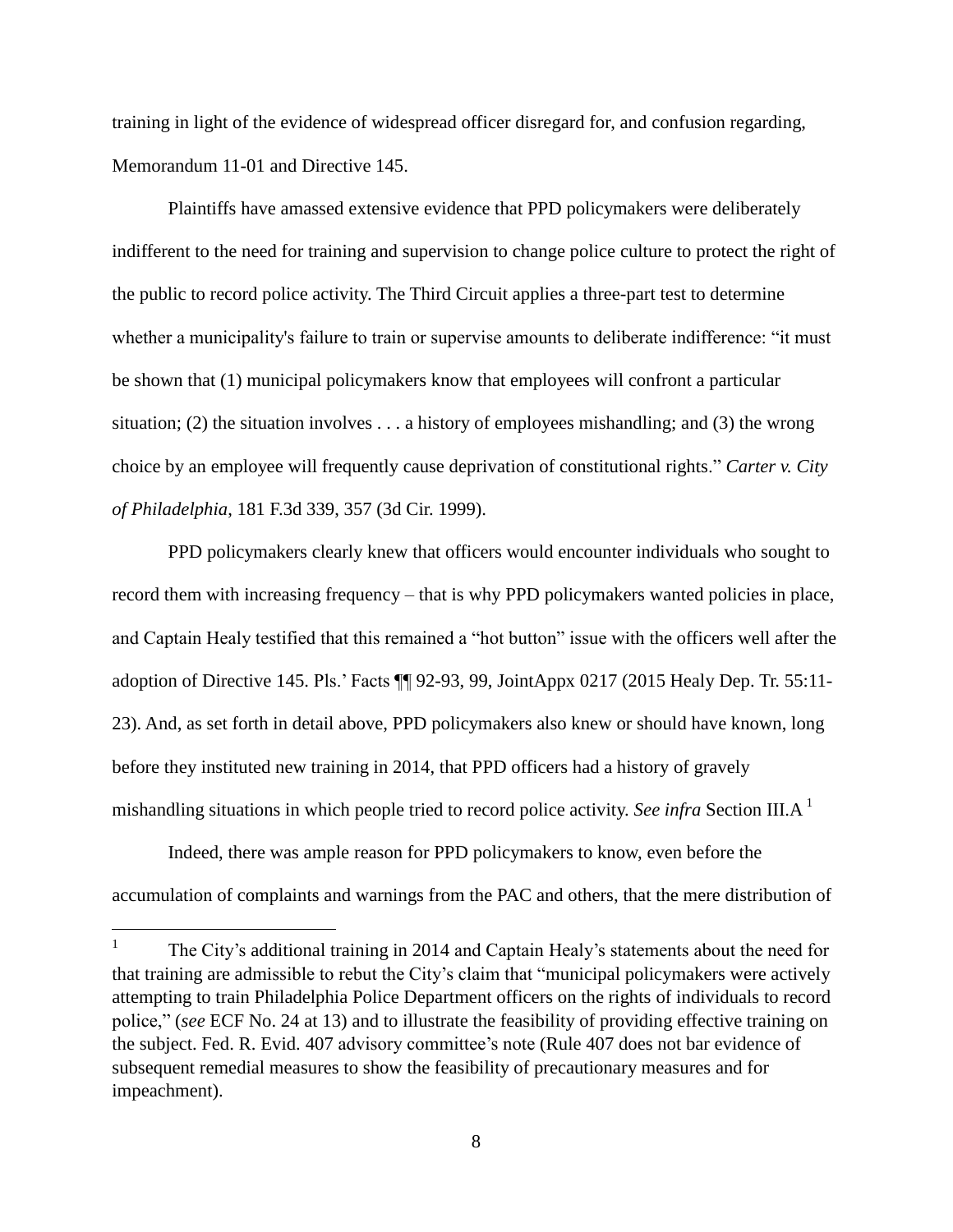a written policy alone would not be sufficient to protect the public's right to record. Captain Healy knew, even before the adoption of Memorandum 11-01, that officers did not think the public had a right to record them. Pls.' Facts ¶¶ 26, 92, 93. He heard the same position again after the introduction of Directive 145. Pls.' Facts ¶¶ 129, 130. And he knew that handing out copies of a written policy to police officers does not change culture or ingrained patterns of behavior. Pls.' Facts ¶¶ 74, 128; JointAppx 0084 (2013 Healy Dep. Tr. 22:23-23:2) ("When there is a cultural change behind the policy, that's when there's usually a need for training to make sure everybody gets on board before you put the policy out there."). Captain Healy testified that introducing a new constitutional concept should have been accompanied by additional training. Pls.' Facts ¶¶ 74, 150; JointAppx 0207-08 (2015 Healy Dep. Tr. 45:5-46:17) ("So it's a cultural change on how we do bus[iness]. . . . [The First Amendment right to record the police] is a very complicated issue that needs more training than we would do normally."); JointAppx 0237 (2015 Healy Dep. Tr. 75:7-17) (the "intensity" of Directive 145 and the announcement of a constitutional right "should deserve more attention than what I do believe a [roll] call training normally gives."). The PPD was able to develop and implement a robust training program on the right to record within a couple of months of Captain Healy's request that it do so. As Plaintiffs' expert noted, what the PPD did in 2014 it could and obviously should have done in 2012 or 2011. JointAppx 1677 (McCauley Report at 18). $2$ 

l

<sup>2</sup> Plaintiffs, like Defendants, believe that Captain Healy was a policymaker with respect to the issue of protecting the public's right to record. *See* ECF No. 24 at 13 (discussing "municipal policymakers'" efforts to train PPD "officers on the rights of individuals to record police" and citing to actions taken by Captain Healy); *see also* Defs.' Statement of Undisputed Facts ¶¶ 1-27, ECF No. 24-1. Captain Healy was Commissioner's Ramsey's designated point person on this issue: he oversaw creation of both Memorandum 11-01 and Directive 145; took initiative to discuss these issues with officers; and had the authority to order additional training on this issue, which he ultimately did. Pls.' Facts  $\P$  79.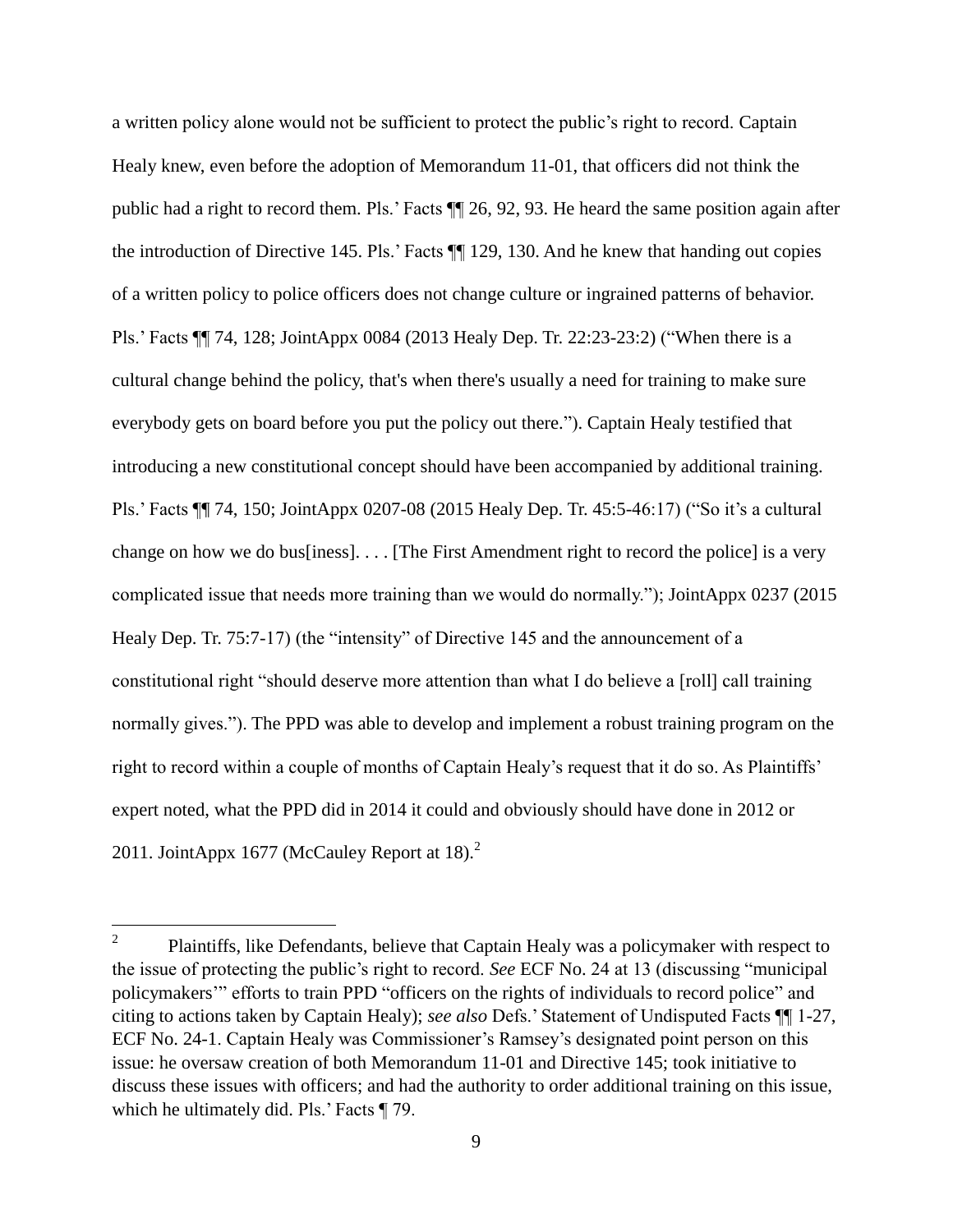All of this is echoed by Plaintiffs' expert, who explains that dissemination of a written policy, without more, is never sufficient to change ingrained police behavior or overcome police resistance to change. Pls.' Facts ¶¶ 162-163, 167. And, as he wrote in his report and as he would testify, the PPD's reliance on line supervisors to ensure that officers understood and followed the new policies was meaningless because the PPD took no steps to make sure that those supervisors understood the policy and the reasons for it and were monitoring their officers for compliance. Pls.' Facts ¶¶ 164-165.

There is also substantial evidence that PPD policymakers were deliberately indifferent to the fact that without better supervision, PPD officers would likely continue to violate the rights of people who recorded police activity. To begin with, despite knowing that PPD officers did not believe that the public had a right to record police activity, the PPD set up no system to supervise officers with respect to this issue when it adopted Memorandum 11-01. Pls.' Facts ¶¶ 106-107. A year later, despite having announced a role for supervisors in Directive 145, the Department made no effort to ensure that supervisors were trained or that the supervisor protocols were followed. Pls.' Facts ¶¶ 132-138. There was, quite simply, no effort beyond the adoption of paper policies to ensure protection of the public's right to record. *See* Pls.' Facts ¶ 99 (The Commissioner just 'wanted a policy out' fast.) The mere adoption of a policy does not amount to adequate supervision:

Formalism is often the last refuge of scoundrels; history teaches us that the most tyrannical regimes, from Pinochet's Chile to Stalin's Soviet Union, are theoretically those with the most developed legal procedures. The point is obviously not to tar the Police Department's good name with disreputable associations, but only to illustrate that we cannot look to the mere existence of superficial grievance procedures as a guarantee that citizens' constitutional liberties are secure. Protection of citizens' rights and liberties depends upon the substance of the OPS investigatory procedures. Whether those procedures had substance was for the jury's consideration.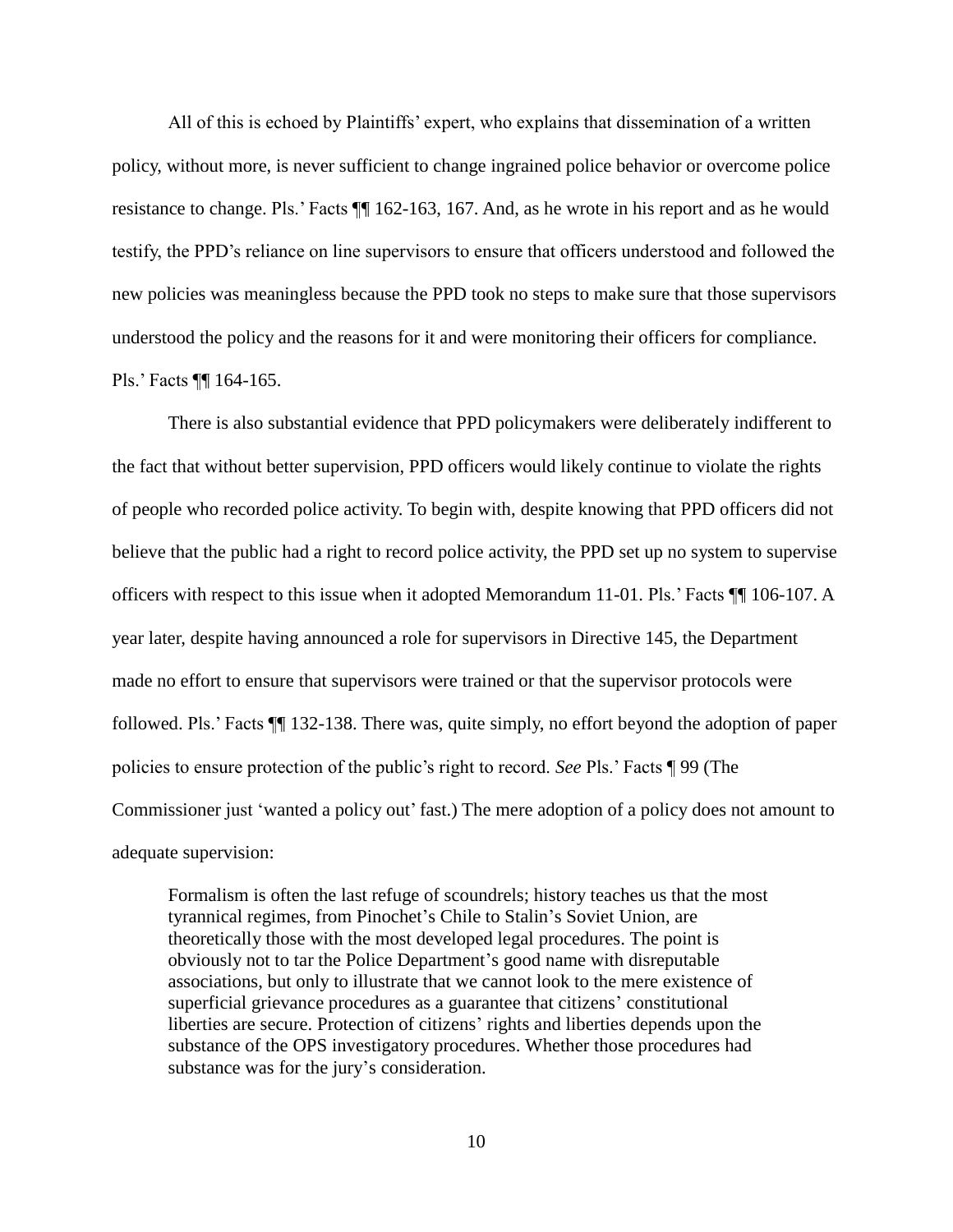*Beck v. City of Pittsburgh*, 89 F.3d 966, 974 (3d Cir. 1996). *See also id.* ("Because there is no formalized tracking of complaints for individual officers, a jury could find that officers are guaranteed repeated impunity, so long as they do not put themselves in a position to be observed by someone other than another police officer.").

As Plaintiffs' expert explains, there was far more that the PPD should have done to educate and supervise its officers. The PPD should have begun by gathering data from Internal Affairs and line supervisors about known incidents or complaints of police interfering with recording; continued with the dissemination of policy coupled with substantive training for both line officers and their direct supervisors; and then evaluated the effectiveness of that training through periodic surveys of officers and supervisors, as well as review of Internal Affairs records. JointAppx 1676 (McCauley Report at 17). The City did none of that.

This evidence would support a finding that PPD policymakers were deliberately indifferent to the need for additional training and supervision.

### **C. Plaintiffs Have Adduced Ample Evidence that the City's Failures Caused the Violation of Their First Amendment Right to Record.**

Plaintiffs have alleged that they were retaliated against in the same ways as many other citizens. Their rights were violated in the middle of the time period during which the PPD received numerous complaints, press reports, and other warnings that officers were regularly retaliating against other people who recorded police activity, and before the PPD finally took corrective action. That is sufficient to take the issue of causation to a jury.

"As long as the causal link is not too tenuous, the question whether the municipal policy or custom proximately caused the constitutional infringement should be left to the jury." *Bielevicz*, 915 F.2d at 851. "A sufficiently close causal link between . . . a known but uncorrected custom or usage and a specific violation is established if occurrence of the specific violation was made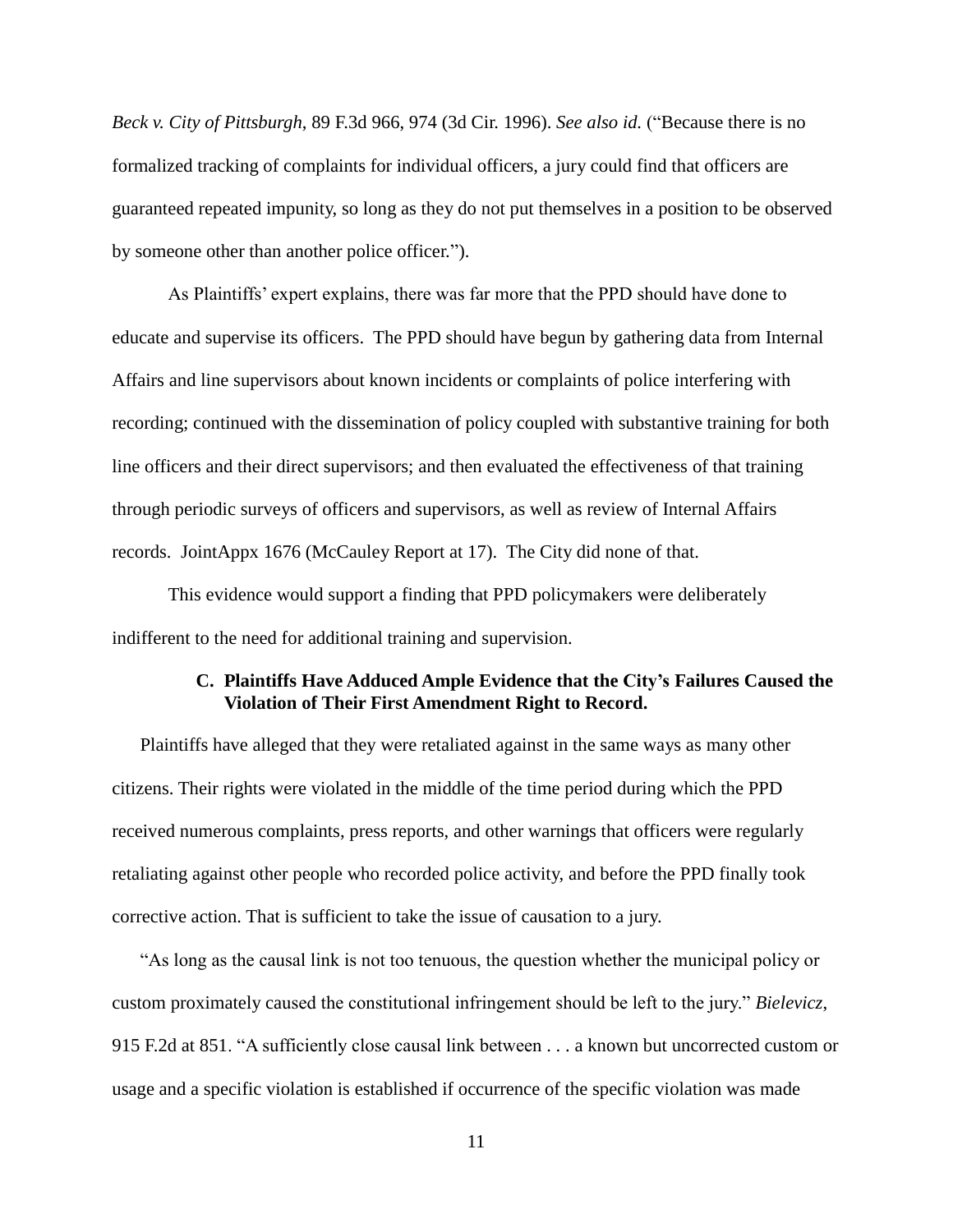reasonably probable by permitted continuation of the custom." *Id.*; *see also A.M. ex rel. J.M.K. v. Luzerne Cty Juvenile Detention Center*, 372 F.3d 572, 582 (3d Cir. 2004) ("The deficiency of a municipality's training program must be closely related to the plaintiff's ultimate injuries.").

Plaintiffs have additional causation evidence in the statement of Captain Healy that he saw improvement in officers' view of recording after the new training provided in 2014. Pls.' Facts  $\P$  155, 156. If the jury finds that the individual defendant officers acted to retaliate against the Plaintiffs, they may properly infer that the officers would not have done so had they received proper training and supervision.

## **IV. The Individual Defendants Are Not Entitled to Qualified Immunity on Plaintiffs' First Amendment Claims.**

The individual Defendants' sole argument for dismissal of Plaintiffs' First Amendment claims is that Plaintiffs' right to record police activity was not clearly established at the time of Ms. Geraci's detention in 2012 or Mr. Fields' arrest in 2013. Defendants do not deny that Plaintiffs have such a right. Indeed, PPD policy has specifically acknowledged a First Amendment right to record police activity since 2012. Pls.' Facts  $\P$  14. Rather in support of their argument on individual liability, Defendants mischaracterize the alleged uncertainty of the state of the law on the right to record police and rely on the fact that courts of this Circuit have previously avoided answering that substantive question.

In this case, of course, the Court must address the contours of the First Amendment right to record in order to address Plaintiffs' claims against the City. Under longstanding precedent, alleged legal uncertainty provides no defense against municipal liability. *Owen v. City of Independence*, 445 U.S. 622, 651 (1980).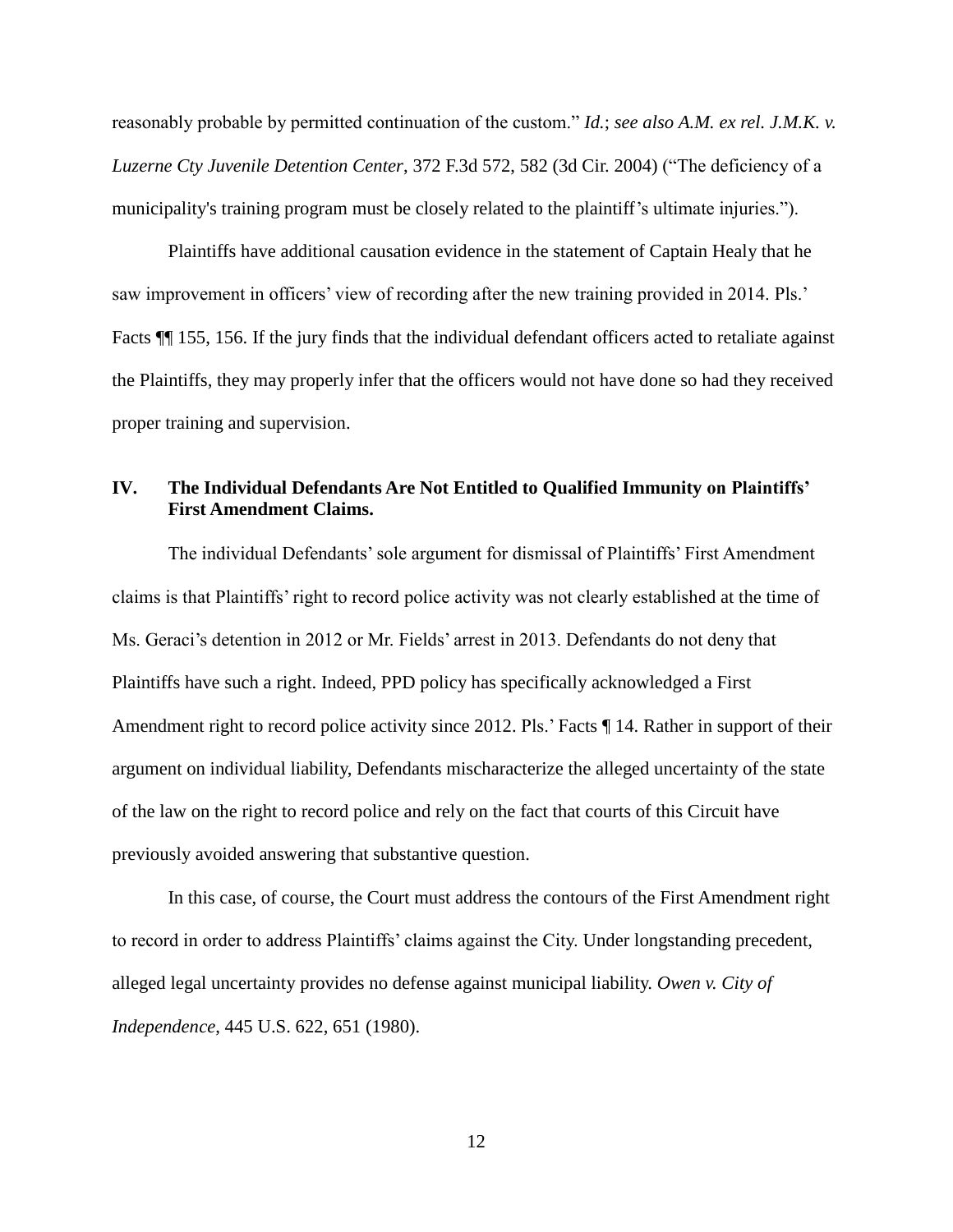In light of that – and in light of the growing frequency with which this issue arises<sup>3</sup> –

Plaintiffs respectfully urge the Court to address the same question with respect to the individual

Defendants by performing the full qualified immunity analysis. This Court should hold (1) that

there is a First Amendment right to record police activities; and (2) that this right was clearly

established at the time of the events that a gave rise to each of the Plaintiffs' claims.

## **A. Because These Cases Present a Recurrent and Important Constitutional Issue, the Court Should Follow the** *Saucier* **Procedure.**

By asking the Court simply to find that the First Amendment right in question was not

"clearly established," Defendants ask the Court to reinforce and perpetuate the constitutional

ambiguity they claim protects them against liability for violating plaintiffs' rights:

Consider a plausible but unsettled constitutional claim asserted against a government official in a suit for money damages. The court does not resolve the claim because the official has immunity. He thus persists in the challenged practice; he knows that he can avoid liability in any future damages action, because the law has still not been clearly established. Another plaintiff brings suit, and another court both awards immunity and bypasses the claim. And again, and again, and again. So the moment of decision does not arrive. Courts fail to clarify uncertain questions, fail to address novel claims, fail to give guidance to officials about how to comply with legal requirements. See, *e.g., ibid.; Wilson v. Layne,* 526 U.S. 603, 609, 119 S. Ct. 1692, 143 L.Ed.2d 818 (1999). Qualified immunity thus may frustrate "the development of constitutional precedent" and the promotion of law-abiding behavior. *Pearson v. Callahan,* 555 U.S. 223, 237, 129 S. Ct. 808, 172 L.Ed.2d 565 (2009).

*Camreta v. Greene*, 563 U.S. 692, 131 S. Ct. 2020, 2031 (2011).

l

<sup>&</sup>lt;sup>3</sup> "This principle is particularly important in the current age where widespread access to recording devices and online media have provided private individuals with the capacity to gather and disseminate newsworthy information with an ease that rivals that of the traditional news media." JointAppx 1657 (May 14, 2012 U.S. Department of Justice Letter Re: *Christopher Sharp v. Baltimore City Police Department* at 10). *See also Riley v. California*, 134 S. Ct. 2473, 2484 (2014) ("cell phones . . . are now such a pervasive and insistent part of daily life that the proverbial visitor from Mars might conclude they were an important feature of human anatomy.").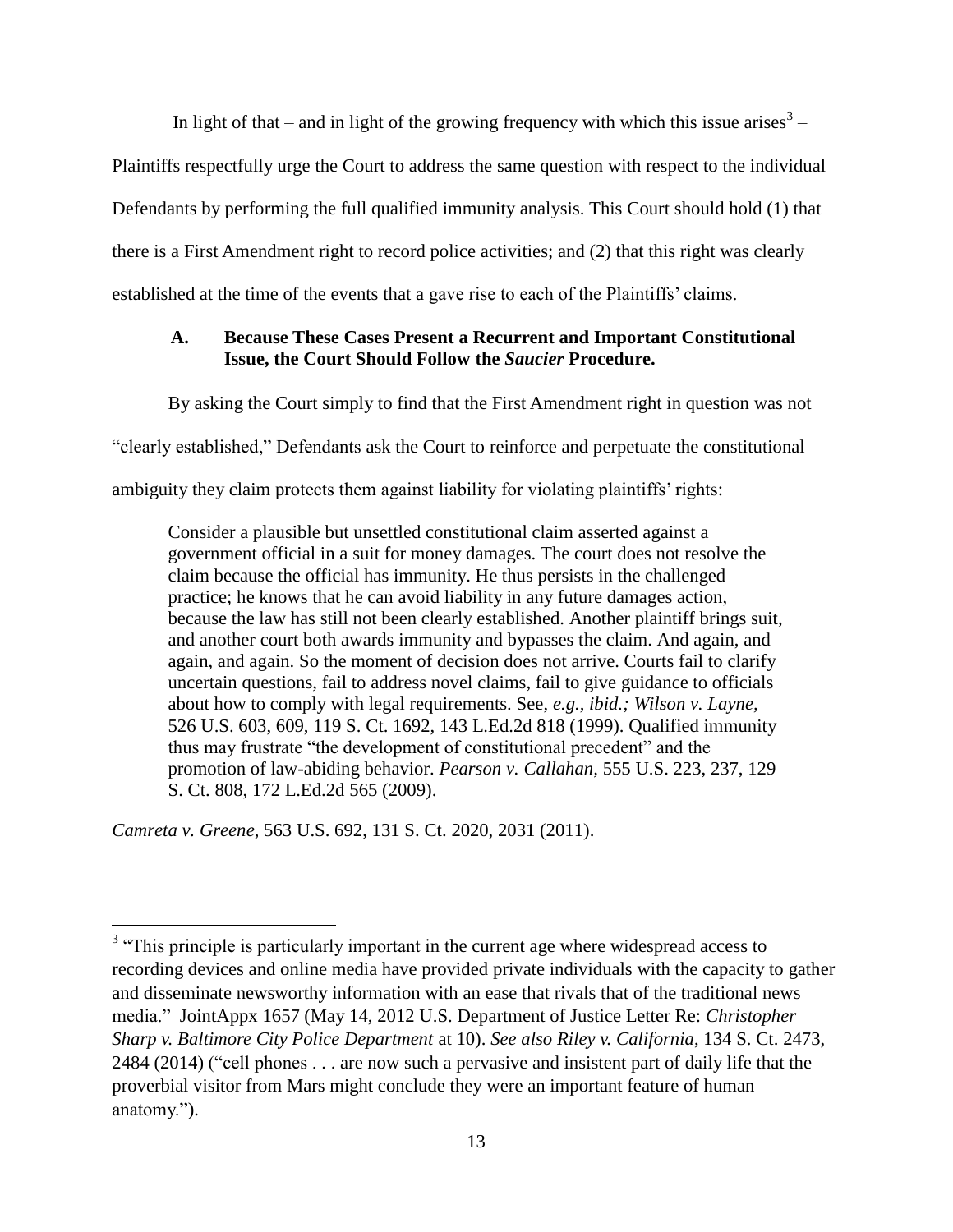In *Pearson v. Callahan*, 555 U.S. 223 (2009), the Supreme Court held that courts have discretion to decide whether a constitutional right is violation is "clearly established" first, but stressed that the protocol outlined in *Saucier v. Katz*, 533 U.S. 194 (2001) – in which a court first decides if the defendant's actions violated the Constitution, and then if the violated right was clearly established – is "often beneficial" and "promotes the development of constitutional precedent." *Pearson*, 555 U.S. at 236. *See also Camreta*, 131 S. Ct. at 2032 ("[W]e have long recognized that . . . that our regular policy of avoidance sometimes does not fit the qualified immunity situation because it threatens to leave standards of official conduct permanently in limbo.").

The Defendants' argument that they are not bound by any First Amendment right to record their activity is inconsistent with the PPD's 2012 policy statement acknowledging the First Amendment protects the recording of police activity. The Court should not condone the City's effort to preserve its right to say one thing and do another.

Because these cases raise a First Amendment issue with significance beyond Plaintiffs' individual circumstances, the Court should follow the *Saucier* protocol and reaffirm the existence of a First Amendment right to observe and record public police activities, whether or not the Court then concludes that the right was clearly established at the time of Plaintiffs' incidents. As the District Court wrote in a similar case:

I am firmly persuaded the First Amendment shields citizens against detention or arrest merely for making a photographic, video or sound recording, or immutable record of what those citizens lawfully see or hear of police activity within public view. To allow the fog of denial and acquiescence to envelop and conceal police misconduct is, under a regimen where citizen recording of such misconduct could lead to arrest, to endorse the "Nacht und Nebel" mindset and methodology of the police state. No law enforcement officer who is enforcing the law lawfully can or should fear citizen recording, as the recording will vindicate the lawfulness of his or her actions, and protect, rather than endanger, him or her in the face of bogus misconduct allegations.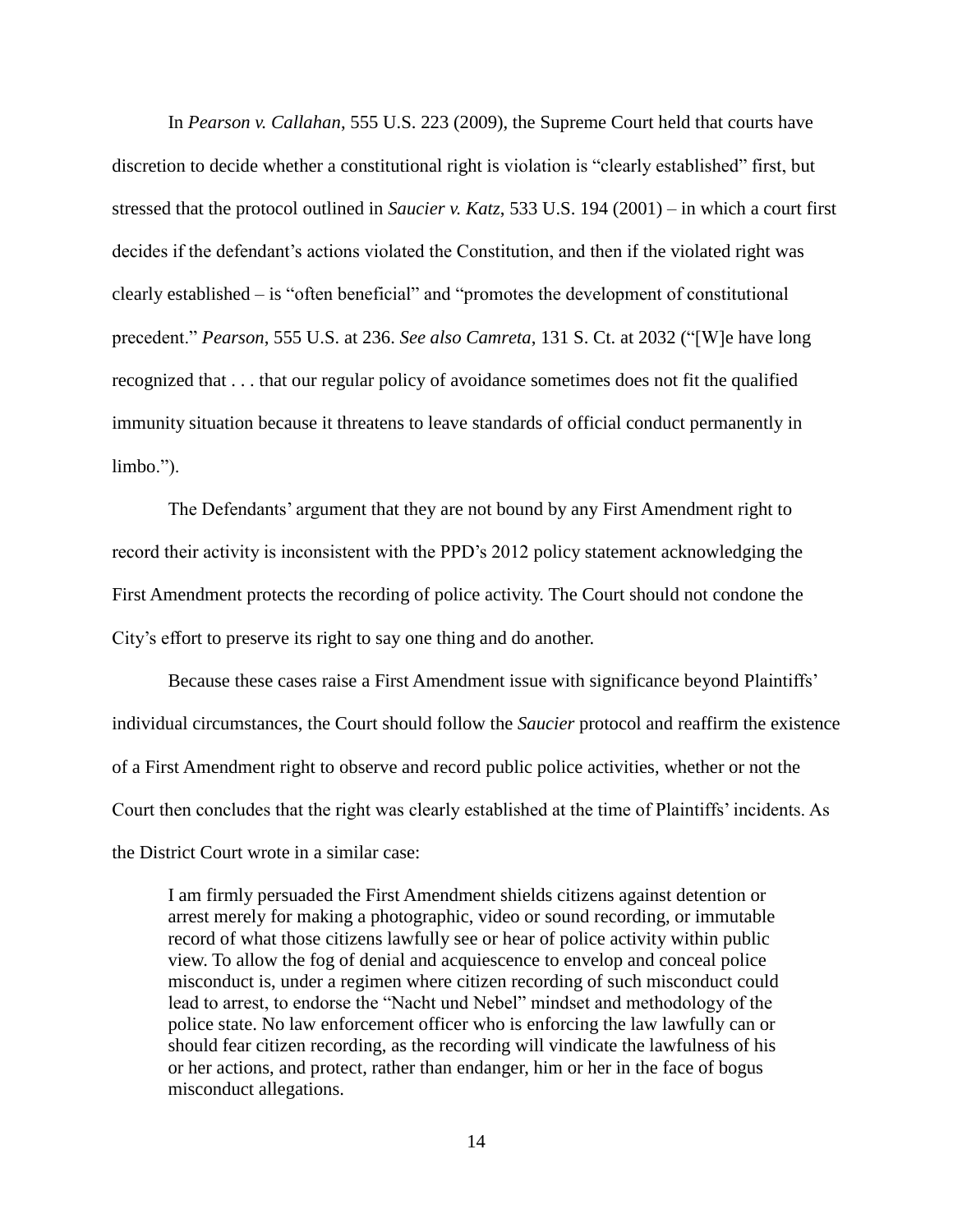*Crawford v. Geiger*, No. 3:13CV1883, 2015 WL 5569007, at \*14 and n.5 (N.D. Ohio Sept. 22, 2015) (holding that there is a First Amendment right to record, but finding qualified immunity because that right was not clearly established).

### **B. Defendants Violated the First Amendment by Arresting Plaintiffs for Recording or Observing Public Police Activities.**

The ability to scrutinize the actions of public servants lies at the core of the First Amendment. For this reason, every Court of Appeals to address the issue on the merits in the last decade and a half has recognized that the First Amendment protects video recording of public official activity. *See, e.g*., *Gericke v. Begin*, 753 F.3d 1, 7 (1st Cir. 2014) ("the Constitution protects the right of individuals to videotape police officers performing their duties in public"); *Adkins v. Limitiaco,* 537 Fed. App'x 721, 722 (9th Cir. 2013) (holding that allegations that plaintiff was arrested in retaliation for taking photos of the police in public stated a claim for First Amendment retaliation); *ACLU of Illinois v. Alvarez*, 679 F.3d 583, 599-600 (7th Cir. 2012) (holding that a statute that would prohibit recording police officers with a cell phone violated the First Amendment); *Glik v. Cunniffe*, 655 F.3d 78, 79 (1st Cir. 2011) (holding "unambiguous" the constitutional right to videotape police activity); *Cumming*, 212 F.3d at 1333 (11th Cir. 2000) (finding "a First Amendment right, subject to reasonable time, manner and place restrictions, to photograph or videotape police conduct"); *Iacobucci v. Boulter*, 193 F.3d 14, 25 (1st Cir. 1999) (holding that filming public officials in a public area "was done in the exercise of [Plaintiff's] First Amendment Rights"); *Fordyce v. City of Seattle*, 55 F.3d 436, 439 (9th Cir. 1995) (holding that recording of police conduct fell within the "First Amendment right to film matters of public interest"); *Williamson v. Mills*, 65 F.3d 155, 157-59 (11th Cir. 1995) (reversing the district court's grant of qualified immunity to a police officer who arrested and seized the film of a political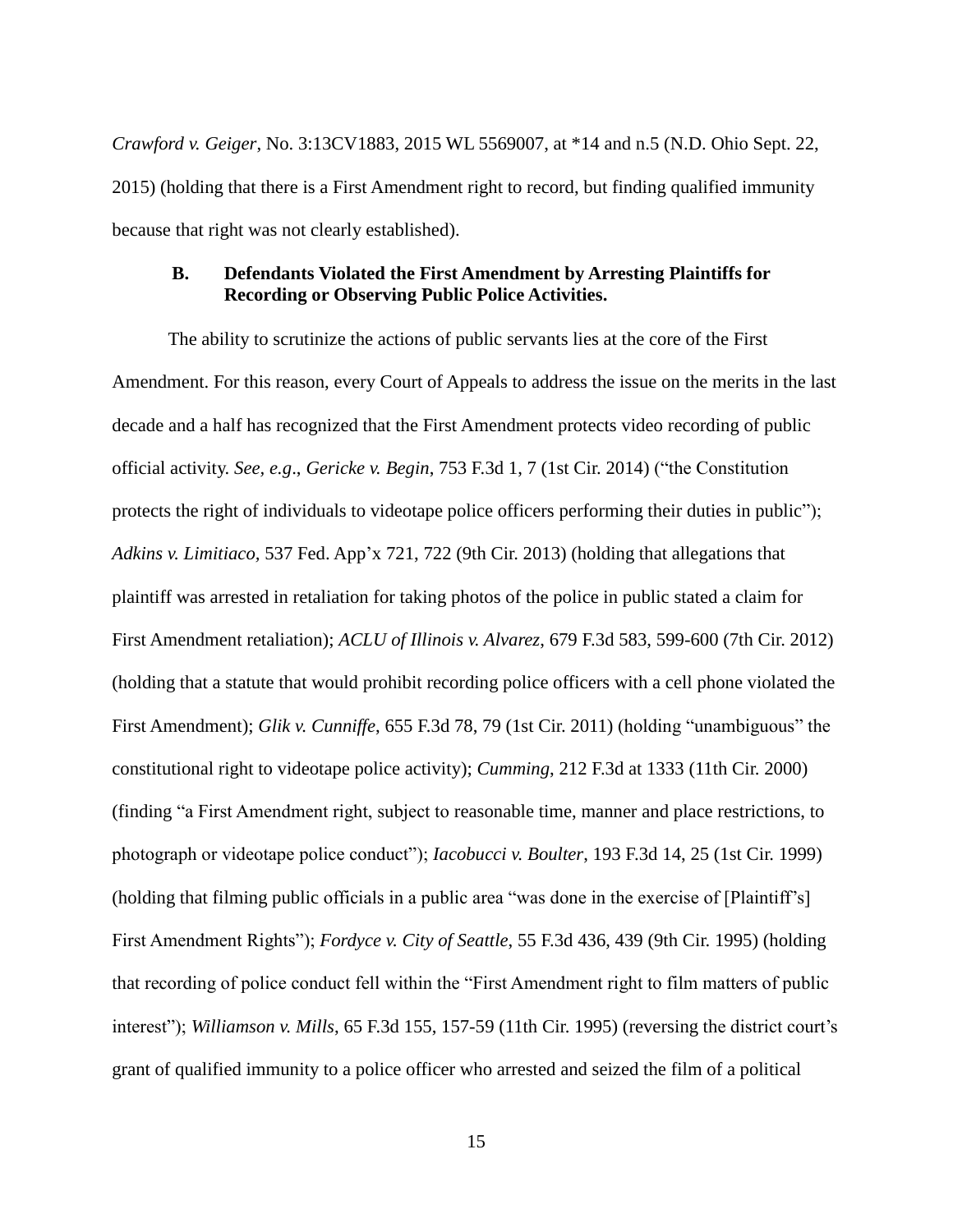demonstration participant). 4 *See also* JointAppx 1719 (Statement of Interest of the United States, R.24, *Sharp v. Baltimore,* No. 11-2888, at 1 (D. Md. Jan. 10, 2012)) ("[The] right to record police officers while performing duties in a public place, as well as the right to be protected from the warrantless seizure and destruction of those recordings, are not only required by the Constitution . . . [t]hey are constituent with our fundamental notions of liberty, promote the accountability of our government officers, and instill public confidence in the police officers who serve us daily.").

These decisions are in keeping with decades of Supreme Court jurisprudence emphasizing "the paramount public interest in a free flow of information to the people concerning public officials." *Garrison v. Louisiana*, 379 U.S. 64, 77 (1964). The ability of both the press and of individuals to freely gather information ensures "free discussion of governmental affairs." *Mills v. Alabama*, 384 U.S. 214, 218 (1966). The ability to obtain and report information regarding alleged government misconduct is particularly important when such

l

<sup>4</sup> *See also Crawford v. Geiger*, 2015 WL 5569007, at \*14 and n.5; *Higginbotham v. City of New York*, 105 F. Supp. 3d 369, 380 (S.D.N.Y. 2015); *Buehler v. City of Austin*, No. A-13-CV-1100-ML, 2015 WL 737031, at \*9 (W.D. Tex. Feb. 20, 2015) ("In light of the existing Fifth Circuit precedent and the robust consensus among circuit courts of appeals, the Court concludes that the right to photograph and videotape police officers as they perform their official duties was clearly established at the time of Buehler's arrests."); *Alliance to End Repression v. City of Chicago*, Civ. No. 74 C 3268, 2000 WL 562480, at \*21 (N.D. Ill. May 8, 2000) (recognizing "taking photographs of the police" as protected by the First Amendment); *Connell v. Hudson*, 733 F. Supp. 465, 470-71 (D.N.H. 1990) ("According to principles of jurisprudence long respected in this nation, Chief Brackett could not lawfully interfere with Nick Connell's picturetaking activities unless Connell unreasonably interfered with police and emergency functions."); *Lambert v. Polk County*, 723 F. Supp. 128, 133 (S.D. Iowa 1989) ("It is not just news organizations... who have First Amendment rights to make and display videotapes of events – all of us ... have that right."); *Channel 10, Inc. v. Gunnarson*, 337 F. Supp. 634, 638 (D. Minn. 1972) (recognizing "constitutional right to have access to and to make use of the public streets, roads and highways ... for the purpose of observing and recording in writing and photographically the events which occur therein"). *Cf. Gaymon v. Borough of Collingdale*, No. CIV.A. 14-5454, 2015 WL 4389585, at \*9 n.9 (E.D. Pa. July 17, 2015) ("federal case law has overwhelmingly held that citizens do indeed have a right to record officers in their official capacity so long as they do not interfere with an officer's ability to do his or her job").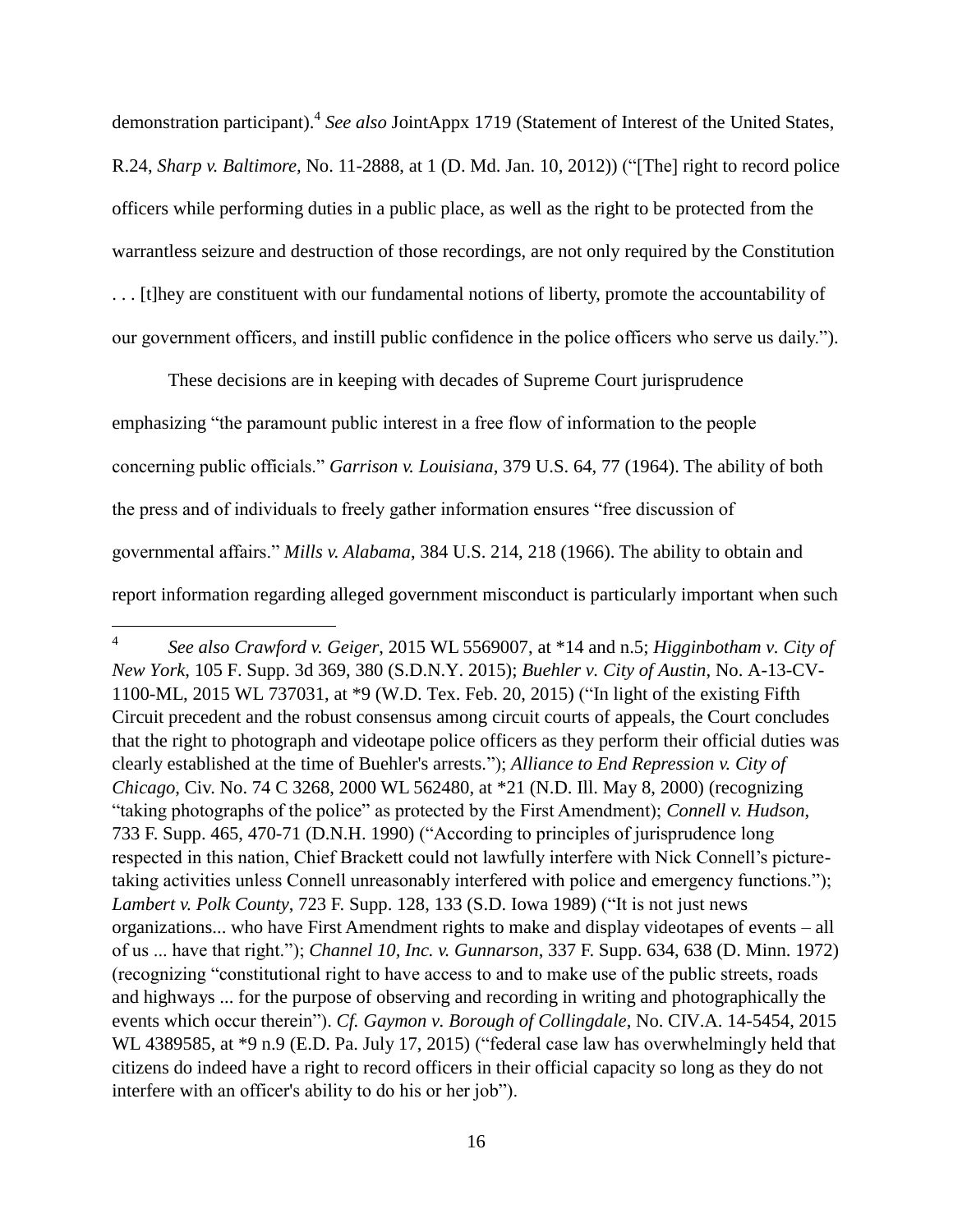information involves the misconduct of police officers. *City of Houston v. Hill*, 482 U.S. 451, 462-63 (1987) ("The freedom of individuals verbally to oppose or challenge police action without thereby risking arrest is one of the principal characteristics by which we distinguish a free nation from a police state.").

There is no modern dissent on this point. There are some court decisions – most relevant here, the Third Circuit's 2010 decision in *Kelly v. Borough of Carlisle*, 622 F.3d 248 (3d Cir. 2010) – that have found police officers entitled to qualified immunity on claims they retaliated against people who recorded them. But the Third Circuit's holding was limited both to its facts and to the second prong of the qualified immunity analysis: "[W]e hold that the right to videotape police officers during traffic stops was not clearly established and Officer Rogers was entitled to qualified immunity on Kelly's First Amendment claim." *Kelly v. Borough of Carlisle*, 622 F.3d 248, 263 (3d Cir. 2010). District courts in this Circuit have followed *Kelly's* analysis and dismissed First Amendment claims against individual officers on qualified immunity grounds. *See, e.g., Montgomery v. Killingsworth*, No. 13CV256, 2015 WL 289934, at \*15 (E.D. Pa. Jan. 22, 2015). These decisions do not address whether the First Amendment protects the right to record the police, only whether such a right is "clearly established" for qualified immunity purposes.

Prior to the *Kelly* decision, the Third Circuit had refused to rule out First Amendment protections for recording the police in the performance of their duties on public property. *Gilles v. Davis*, 427 F.3d 197, 212 n.12 (3d Cir. 2005) ("The District Court suggested that even if Heck did not bar Petit's claim, the First Amendment claim would fail nonetheless because videotaping does not constitute a protected First Amendment activity. But videotaping or photographing the police in the performance of their duties on public property may be a protected activity.") (citing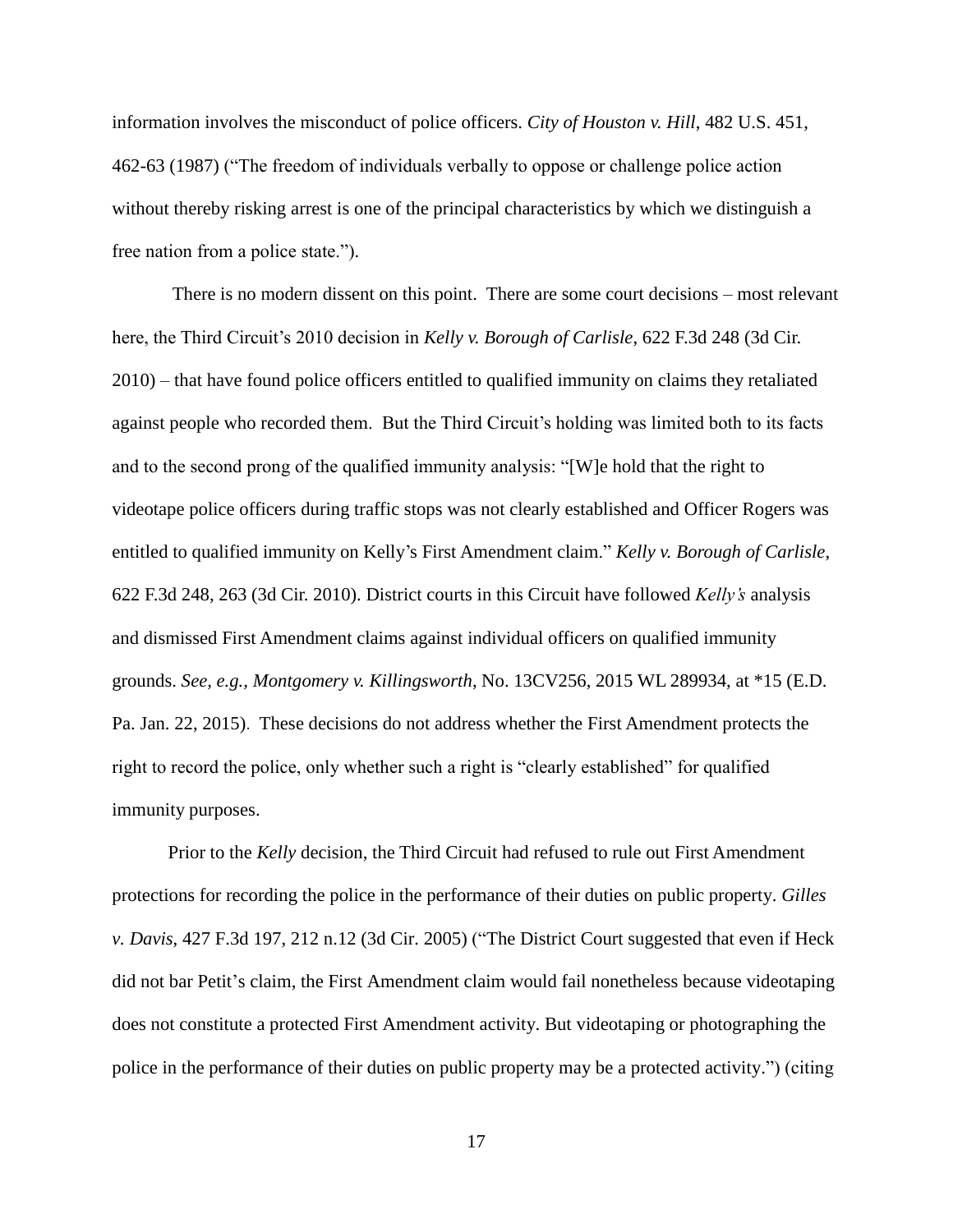*Smith v. City of Cumming,* 212 F.3d 1332, 1333 (11th Cir. 2000)). And, before *Kelly*, this Court and the District of New Jersey had held that the First Amendment protects this activity. *Robinson v. Fetterman*, 378 F. Supp. 2d 534 (E.D. Pa. 2005); *Pomykacz v. Borough of W. Wildwood*, 438 F. Supp. 2d 504 (D.N.J. 2006). The *Kelly* court did not overrule these cases, but distinguished them on their facts, in light of the particular danger associated with traffic stops. *Kelly,* 622 F.3d at 262 ("Our decision on the First Amendment question is further supported by the fact that none of the precedents upon which Kelly relies involved traffic stops, which the Supreme Court has recognized as inherently dangerous situations."). As the First Circuit has held, an arrest in a public forum is "worlds apart" from the traffic stop at issue in *Kelly*. *Glik*, 655 F.3d at 85.

Mr. Fields was arrested for photographing police activity from a distance while standing on a public sidewalk. Ms. Geraci was subjected to excessive force for attempting to photograph an arrest taking place inside a building while she stood outside. The situations here are like the facts in *Gilles* and *Robinson* and *Pomykacz*, as well as many decisions from other Circuits that have upheld the right of the public to photograph and videotape police. This Court should hold that Plaintiffs had a First Amendment right to photograph and record the police.

### **C. The First Amendment Right To Record Public Police Activities Was Clearly Established At The Time of Plaintiffs' Arrests.**

In determining whether a constitutional right is "clearly established," the "dispositive inquiry" is "whether it would be clear to a reasonable officer that his conduct was unlawful in the situation he confronted." *Saucier*, 533 U.S. at 202. This means that "a general constitutional rule already identified in the decisional law may apply with obvious clarity to the specific conduct in question, even though the very action in question has [not] previously been held unlawful." *Hope v. Pelzer*, 536 U.S. 730, 741 (2002) (internal quotation marks and citation omitted)). Indeed, "officials can still be on notice that their conduct violates established law even in novel factual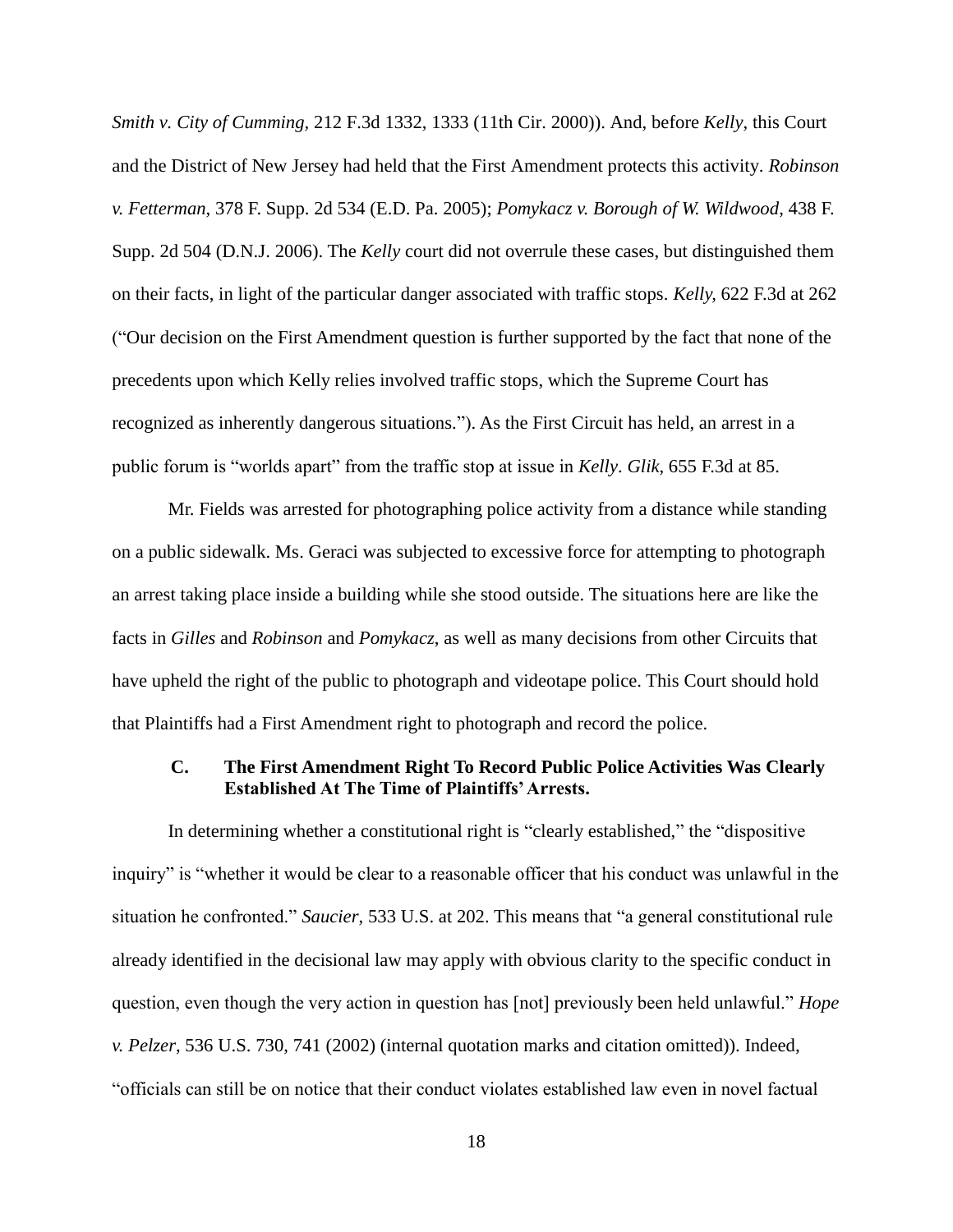circumstances." *Id*. As Defendants themselves acknowledge, the Court may look to other circuits (ECF No. 24 at 7) (citing *Hope v. Pelzer,* 536 U.S. 730, 739 (2002)). And the requisite clarity can be established by a "robust consensus of persuasive authority" from other circuits and courts. *Ashcroft v. al-Kidd*, 563 U.S. 731, 131 S. Ct. 2074, 2084 (2011); *Higginbotham v. City of New York*, 105 F. Supp. 3d 369, 380 (S.D.N.Y. 2015); *Buehler v. City of Austin*, No. A-13-CV-1100- ML, 2015 WL 737031, at \*9 (W.D. Tex. Feb. 20, 2015) ("In light of the existing Fifth Circuit precedent and the robust consensus among circuit courts of appeals, the Court concludes that the right to photograph and videotape police officers as they perform their official duties was clearly established at the time of Buehler's arrests.").

Here, the circumstances were not novel and any reasonable officer would have known that he or she may not arrest an individual for recording the officer's public, professional behavior. At the time of these Plaintiffs' incidents – in the latter half of 2013 (in Mr. Fields' case) and in the middle of 2012 (as to Ms. Geraci) – four Circuits and numerous lower courts had held that there is a First Amendment right to record public officials. *See* Section B, *supra*. No circuit had rejected that right, and no lower court had done so since the advent of widely available cell phone cameras.

Defendants ignore this precedent and rely instead on the Third Circuit's decision in *Kelly v. Borough of Carlisle*, 622 F.3d 248 (3d Cir. 2010), which held that an officer who arrested a man for recording him during a traffic stop was entitled to qualified immunity on the man's First Amendment claim because there was, at the time, no clearly established right for a passenger in a car stopped by police to record the stop. Defendants' reliance is misplaced because—as numerous courts have recognized—the *Kelly* court carefully confined its decision to the uniquely dangerous circumstances of a traffic stop. *See id*. at 262 ("none of the precedents upon which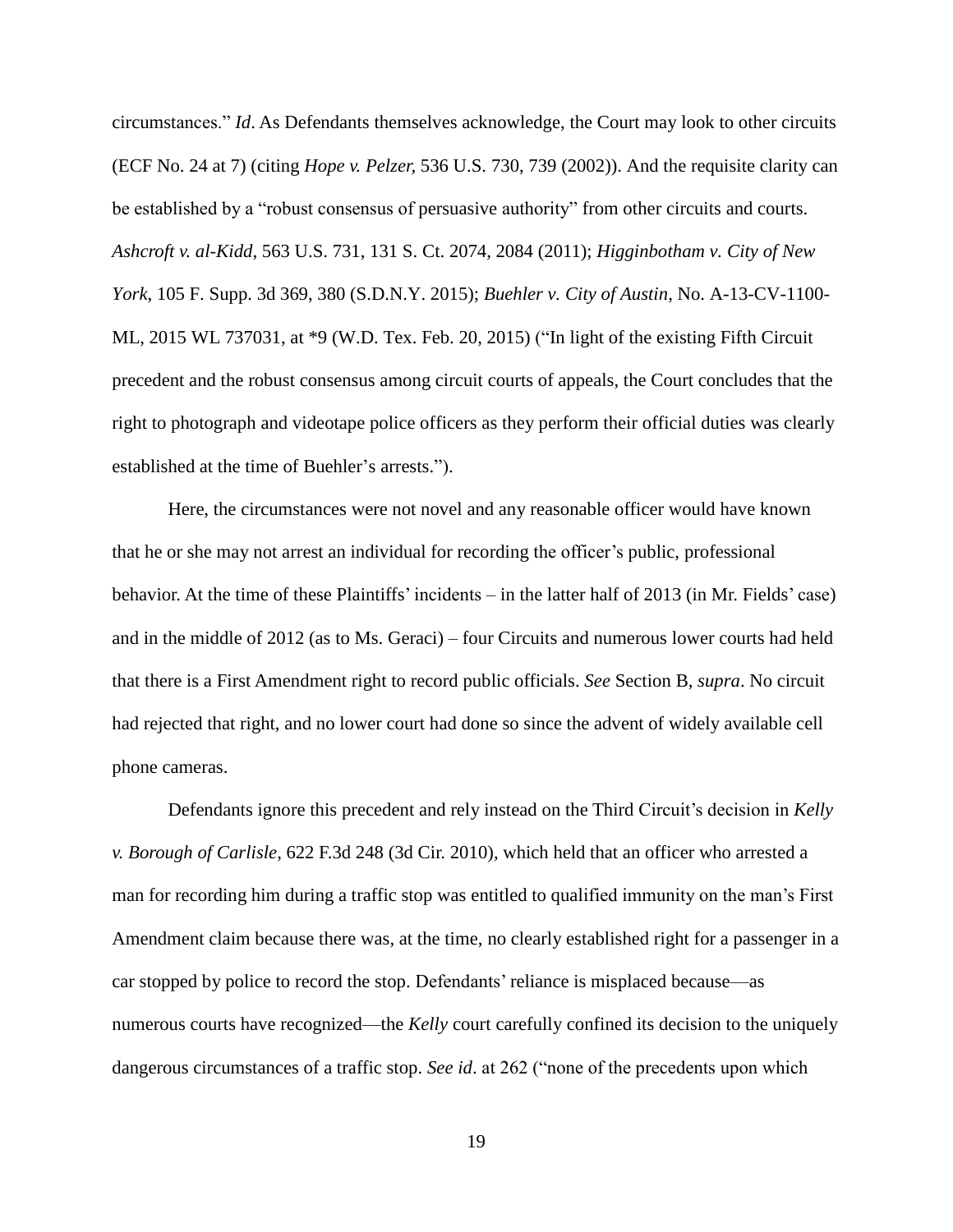Kelly relies involved traffic stops, which the Supreme Court has recognized as inherently dangerous situations"). By its own intentionally limited terms, *Kelly* did not excuse the arrests of Plaintiffs, which did not take place during a traffic stop. As the First Circuit has held, an arrest in a public forum is "worlds apart" from the traffic stop at issue in *Kelly*. *Glik*, 655 F.3d at 85; *see also Higginbotham*, 105 F. Supp. 3d at 381.

In addition, as set forth above, there has been a "growing trend" of decisions from other Circuits since *Kelly*. *See Montgomery*, 2015 WL 289934, at \*15 n.7. Before Amanda Geraci's detention, the First, Seventh, Ninth, and Eleventh Circuits had held that there is a First Amendment right to photograph or videotape police conduct. Ms. Geraci's unlawful detention also came after the Department of Justice announced the United States' view that recording an arrest of another citizen "is unquestionably protected by the First Amendment." JointAppx 1722- 1723 (Statement of Interest of the United States, R.24, *Sharp*, No. 11-2888, at 4-5 (D. Md. Jan. 10, 2012)). Even more law supported the right to photograph police before Mr. Fields' arrest for doing so in September 2013.

The violations of Plaintiffs' rights did not occur during a traffic stop, nor in any other circumstance that suggests a special need for concern for the safety of police. Their claims are far closer to the numerous cases cited above, in which the courts have held, like this Court, that "there can be no doubt that the free speech clause of the Constitution protected Robinson as he videotaped the defendants." *Robinson*, 378 F. Supp. 2d 541. 5 As the *Higginbotham* court held:

Certainly, the right to record police activity in a public space is not without limits, and some uncertainty may exist on its outer bounds. For instance, it may not apply

 $\frac{1}{5}$ The Court should not consider the unpublished decision *Blue Auctions v. Foster* as the panel specifically noted that it was writing "solely for the parties." 528 Fed. App'x 190, 191 (3d Cir. 2013). As an unpublished decision, it does not have precedential value. *See* 3rd Cir. LAR, App. I, IOP 5.7. The decision neither cites nor analyzes the wealth of authority confirming a First Amendment right to observe and record public police activity.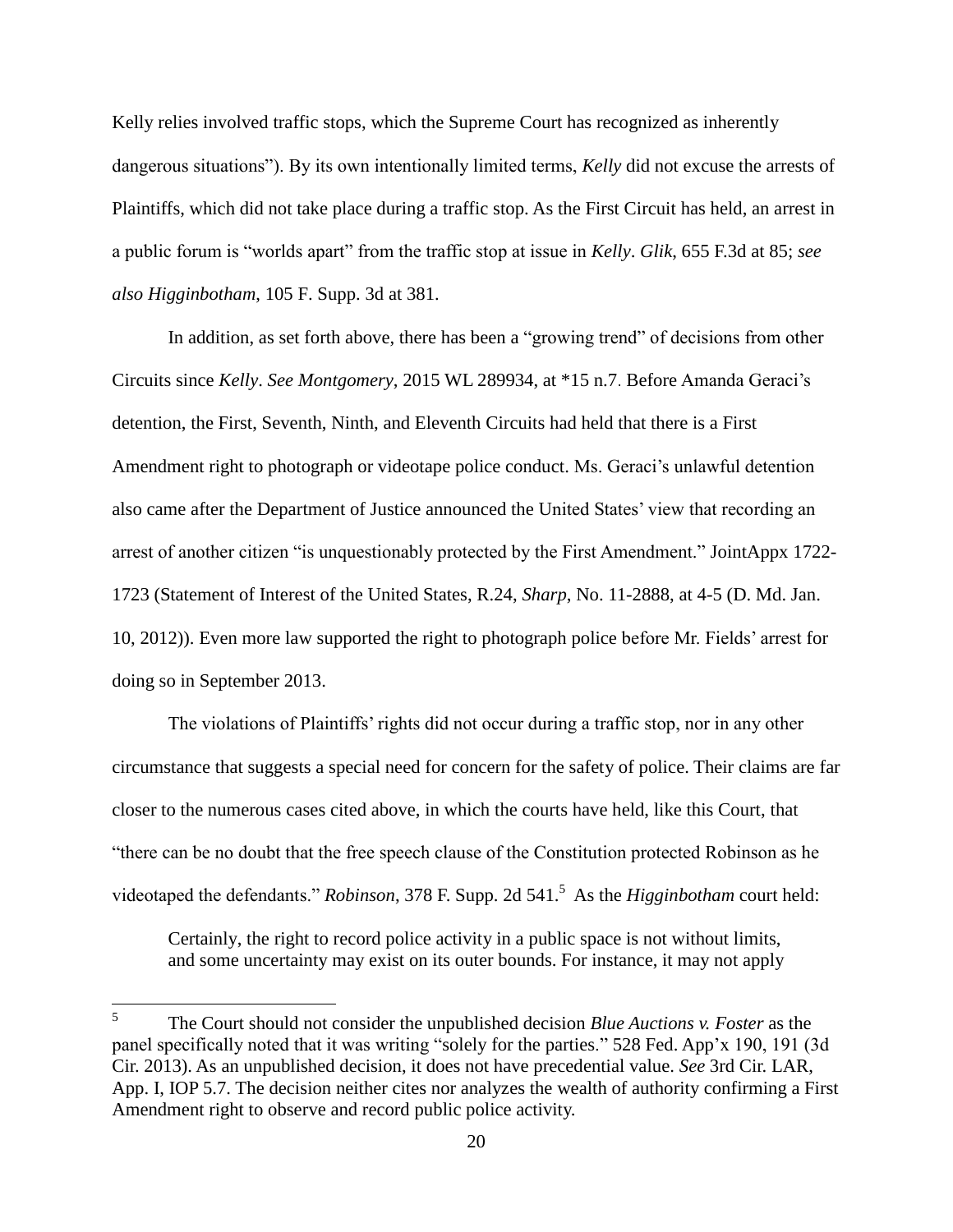in particularly dangerous situations, if the recording interferes with the police activity, if it is surreptitious, if it is done by the subject of the police activity, or if the police activity is part of an undercover investigation. As alleged, however, Higginbotham's conduct falls comfortably within the zone protected by the First Amendment.

#### *Higginbotham*, 105 F. Supp. 3d at 381.

Given the clear and consistent precedent that existed at the time of the arrests, the First Amendment right to observe and document matters of public concern in a public place was clearly established at the time of Plaintiffs' arrests.

## **V. Defendant Sisca Is Not Entitled To Summary Judgment On Richard Field's Claims For Unreasonable Search (Count II) And Malicious Prosecution (Count III)**

Defendant Sisca's additional arguments for summary judgment misstate the factual

record. Both claims should proceed to trial.

First, the undisputed facts – as well as the law – establish that Plaintiff Fields suffered a Fourth Amendment "seizure" sufficient to state a claim for malicious prosecution. Defendant's own Statement of Undisputed Fact admits that Mr. Fields was not merely issued a citation: he was handcuffed and held in a police car prior to being issued a citation. Defs.' Statement of Undisputed Facts ¶¶ 30, 31, ECF No. 24-1. At his deposition, Defendant Sisca admitted that Mr. Fields was held in this manner for 20-30 minutes and repeatedly characterized what he did to Mr. Fields as an "arrest". Pls.' Facts ¶¶ 49-53.

A "seizure" occurs when a government official has, "by means of physical force or show of authority, . . . in some way restrained [the person's] liberty." *Terry v. Ohio*, 392 U.S. 1, 19 n.16 (1968); *see also Brower v. County of Inyo*, 489 U.S. 593, 596 (1989); *Berg v. County of Allegheny*, 219 F.3d 261, 269 (3d Cir. 2000) (per curiam) ("A person is seized for Fourth Amendment purposes only if he is detained by means intentionally applied to terminate his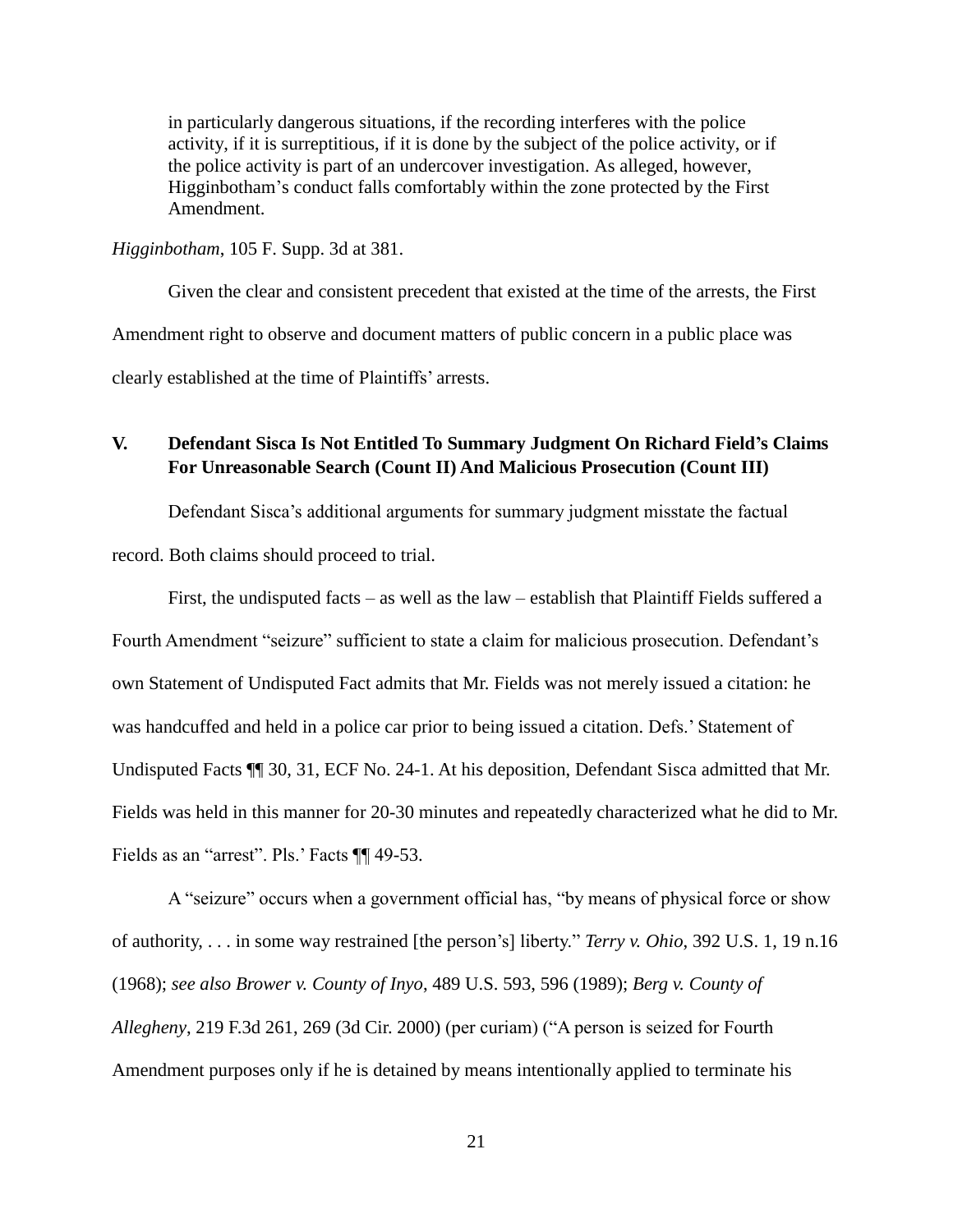freedom of movement."). Defendants rely upon *DiBella v. Borough of Beachwood*, 407 F.3d 599 (3d Cir. 2005), but in *DiBella*, the court expressly distinguished circumstances, like here, in which the plaintiff had been arrested. *DiBella*, 407 F.3d at 603 ("DiBella and McLaughlin were only issued a summons; they were never arrested; they never posted bail; they were free to travel; and they did not have to report to Pretrial Services.").

Second, Defendant Sisca contends that the Court should dismiss Fields' claim for the illegal search of his phone because there is no direct evidence that Sisca searched the phone. But there is more than enough evidence for the jury to infer that Defendant Sisca did so. Defendant Sisca is the only one who is known to have had custody of the phone between the time that he took it from Mr. Fields and the time that he returned it to Mr. Fields. Pls.' Facts ¶¶ 61-68. There is ample evidence that the phone was searched while it was out of Mr. Fields' possession – and that it was searched by someone looking for evidence of recording. Pls.' Facts ¶¶ 64-66. That is more than sufficient evidence for the jury to infer that it was Defendant Sisca who searched the phone.

## **VI. Defendants Barrow, Jones, and Smith Are Not Entitled To Summary Judgment On Amanda Geraci's Excessive Force Claim (Count II)**

The lone fact Defendants cite as a basis for granting summary judgment on Plaintiff's claims against Officers Barrow, Jones, and Smith is that only Officer Brown made physical contact with Ms. Geraci. Defs.' Statement of Undisputed Facts ¶ 46, ECF No. 24-1. Defendants' argument that they cannot be found liable for excessive force against Ms. Geraci because they did not personally assault her ignores the law. A police officer has a duty to intervene to prevent excessive force by another officer where the defendant officer is aware of the use of excessive force and has a reasonable opportunity to intervene to prevent or halt it, but fails to do so. *See*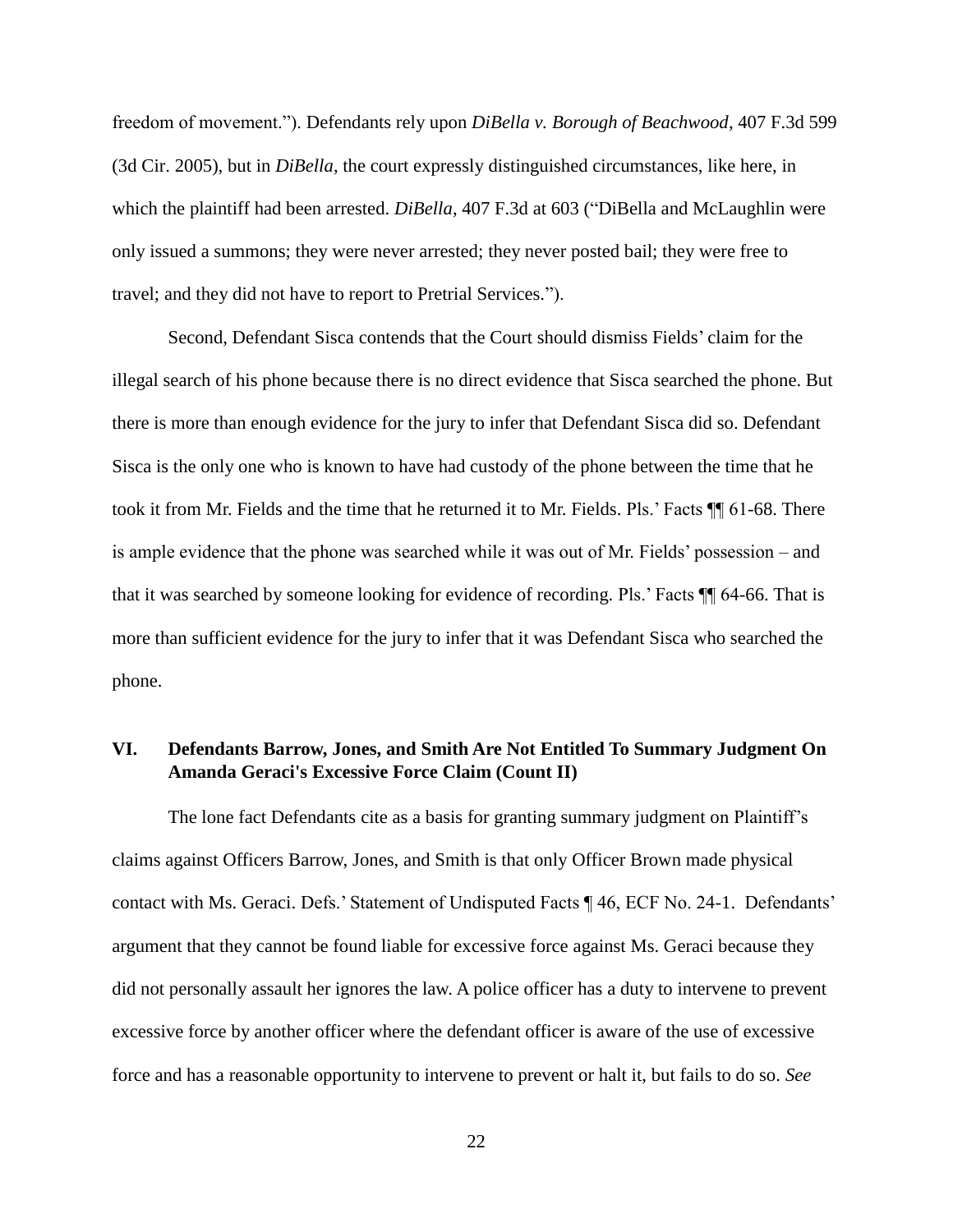*e.g., Smith v. Mensinger*, 293 F.3d 641, 650 (3d Cir. 2002) (holding that "a corrections officer's failure to intervene in a beating can be the basis of liability for an Eighth Amendment violation under § 1983 if the corrections officer had a reasonable opportunity to intervene and simply refused to do so," and that "a corrections officer cannot escape liability by relying upon his inferior or non supervisory rank vis a vis the other officers"); *Williams v. Guard Bryant Fields*, 535 F. App'x 205, 210 (3d Cir. 2013) (reversing grant of judgment as a matter of law because jury could have "reasonably inferred" that officer "must have seen" the beating by other officers "and declined to intervene"). *See also* Model Civ. Jury Instructions, § 4.6.2 (3d Cir. 2014) ("I instruct you that [police officers] [corrections officers] have a duty to intervene to prevent the use of excessive force by a fellow officer.").

#### **CONCLUSION**

For the foregoing reasons, Plaintiffs respectfully request that Defendants' motions for summary judgment be denied in their entirety.

January 7, 2016

Respectfully submitted,

*/s/ Mary Catherine Roper* MARY CATHERINE ROPER MOLLY TACK-HOOPER American Civil Liberties Union of Pennsylvania P.O. Box 60173 Philadelphia, PA 19102 Tel: (215) 592-1513 ext. 113 Fax: (215) 592-1343 [mtack-hooper@aclupa.org](mailto:mtack-hooper@aclupa.org) [mroper@aclupa.org](mailto:mroper@aclupa.org)

JONATHAN H. FEINBERG Kairys, Rudovsky, Messing, & Feinberg 718 Arch Street, Suite 501 South

Philadelphia, PA 19106 Tel: (215) 925-4400 Fax: (215) 925-5365 [jfeinberg@krlawphila.com](mailto:jfeinberg@krlawphila.com)

JOHN J. GROGAN PETER LECKMAN Langer & Grogan, P.C. The Bell Atlantic Tower 1717 Arch Street, Suite 4130 Philadelphia, Pa. 19103 215.320-5662 Tel. 215.320.5703 Fax. [jgrogan@langergrogan.com](mailto:jgrogan@langergrogan.com) [pleckman@langergrogan.com](mailto:pleckman@langergrogan.com)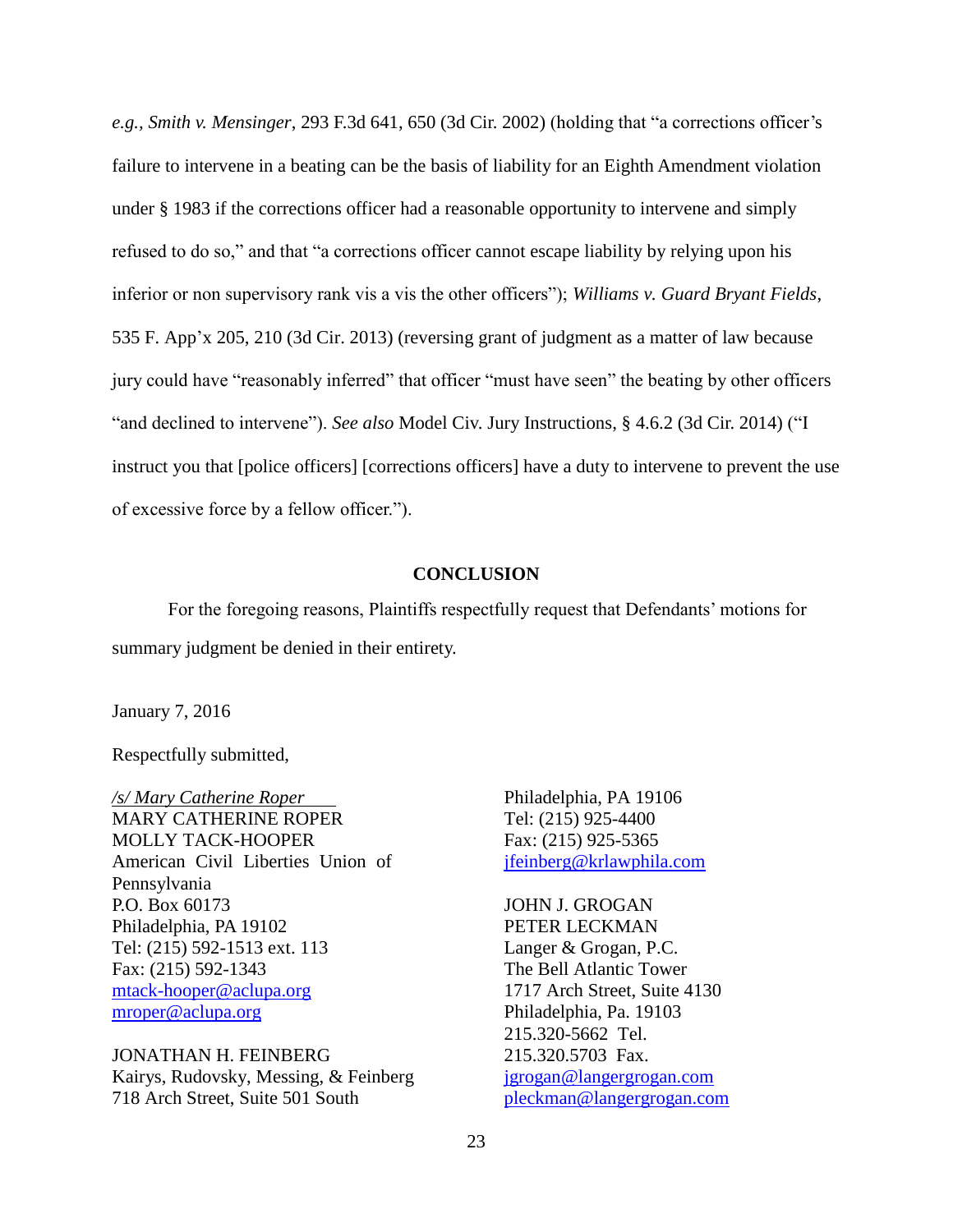SETH KREIMER PA ID No. 26102 3400 Chestnut Street Philadelphia, PA 19104 Tel: (215) 898-7447 skreimer@law.upenn.edu

*Counsel for Plaintiff*